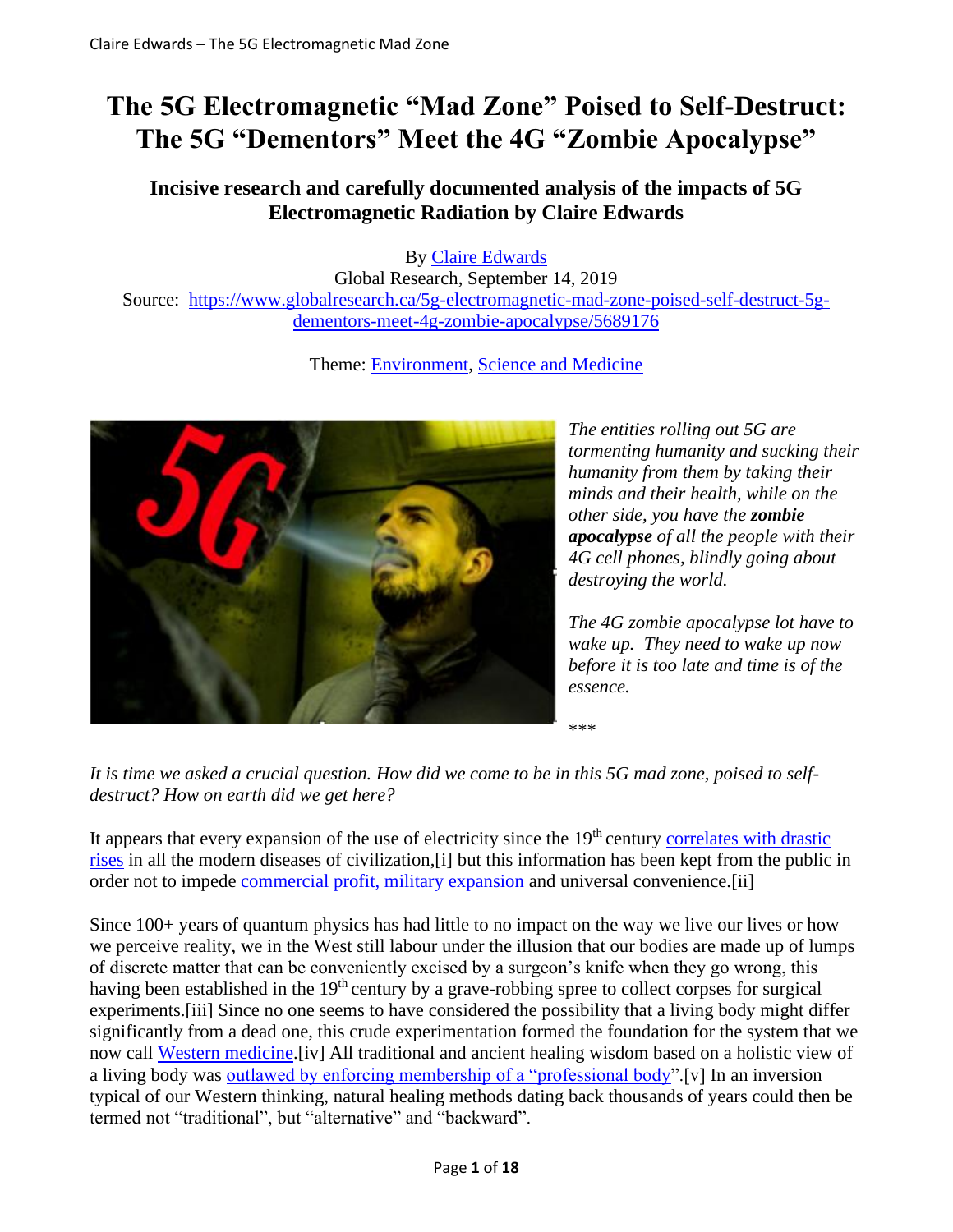Taking advantage of this – let us charitably call it an induced misconception – our militaries discovered that microwave weapons could be deployed [silently and secretly](https://www.youtube.com/watch?v=s_38tsQ4p0I) to "defend us" from alleged enemies or perhaps for some more sinister purpose.[vi] They gleefully amassed [compendia of](applewebdata://0397F4EB-5BD7-4232-B1F6-19AF84E14EDE/#airforce)  [thousands of studies,](applewebdata://0397F4EB-5BD7-4232-B1F6-19AF84E14EDE/#airforce)[vii][viii] many done in the [Soviet bloc,](https://emfrefugee.blogspot.com/2014/09/radiofrequencymicrowave-radiation.html)[ix] in order to solidify their knowledge of the many and varied types of biological damage that these weapons could inflict on human beings at very little cost or inconvenience to those deploying them.

There was even a symposium organized by the World Health Organization in 1973 to discuss *[The](https://www.emfoff.com/symposium/)  [Biologic Effects and Health Hazards of Microwave Radiation](https://www.emfoff.com/symposium/)*,[x] but the participants must have subsequently decided not to share this information with the public in view of their intelligent propensity to suspect that one day microwave weapons might be turned on them.

Instead of informing the public that their bodies were, in fact, not solid at all but [entirely](https://www.youtube.com/watch?v=pm-Ia6vI4PA)  [electrical,](https://www.youtube.com/watch?v=pm-Ia6vI4PA)[xi] these military and industrial entities [kept secret all their thousands of studies on the](https://www.targetedamerica.com/uploads/1/2/3/9/123991101/bioeffects_of_selected_non-lethal_weapons.pdf)  [biological effects of microwaves.](https://www.targetedamerica.com/uploads/1/2/3/9/123991101/bioeffects_of_selected_non-lethal_weapons.pdf)[xii]

They established regulatory bodies with grand names intended to impress the public, [filled them with](applewebdata://0397F4EB-5BD7-4232-B1F6-19AF84E14EDE/#revealnames)  [industry and military stooges,](applewebdata://0397F4EB-5BD7-4232-B1F6-19AF84E14EDE/#revealnames)[xiii][xiv]and set electromagnetic radiation (EMR) [exposure limits so](https://emf-protection.us/2015/02/the-radiation-poisoning-of-america/)  [high that it would be impossible to exceed them,](https://emf-protection.us/2015/02/the-radiation-poisoning-of-america/)[xv] similar to setting car speed limits at a million miles/kilometres per hour. [Russia's public exposure standards are 100 times](https://emf-protection.us/2015/02/the-radiation-poisoning-of-america/) more stringent than those in the US.[xvi]

The self-proclaimed international commission on nonionizing radiation protection (icnirp), which is an NGO with no international or official status that appoints its own members with no oversight or transparency and protects no one from anything, while [disclaiming all liability on its](https://www.icnirp.org/en/legal-notice.html)  [website for any of its pronouncements,](https://www.icnirp.org/en/legal-notice.html) [xvii] sets non-legally enforceable and astronomically high exposure guidelines that are time-averaged over 6 minutes to avoid taking peak pulsations into account and thereby falsify exposure calculations. What a pity no one told Jackie Kennedy about the 6-minute average [when that magic bullet changed her](https://www.youtube.com/watch?v=8aaqN7SqLpU)  [life!](https://www.youtube.com/watch?v=8aaqN7SqLpU)[xviii] How different history might have been! These implausible guidelines are embraced enthusiastically by the WHO and the International Telecommunication Union, both



UN bodies, and most of the world's governments, with no basis in law.

4G uses [2.45 GHz,](applewebdata://486B63CB-A0E4-4DC9-972E-DBB062329953/#twopointfourfiveGHz) which has been shown in [more than 100 studies](http://www.emfsa.co.za/research-and-studies/review-biological-and-pathological-effects-of-2-45-ghz-radiation-on-cells-fertility-brain-and-behavior/) to cause a wide variety of severe damage to the body and nature at levels below the so-called safety guidelines of icnirp.[xix]

## .[xx]

They have published [pictures of plastic mannequin heads filled with gel](https://www.icnirp.org/cms/upload/presentations/NIR2012pdf/watanabe.pdf.) that they put probes inside to demonstrate the heating effect. "Look at our wonderful science!", they seem to say, "The mannequin head has suffered no ill-effects! Why should you worry?"[xxi]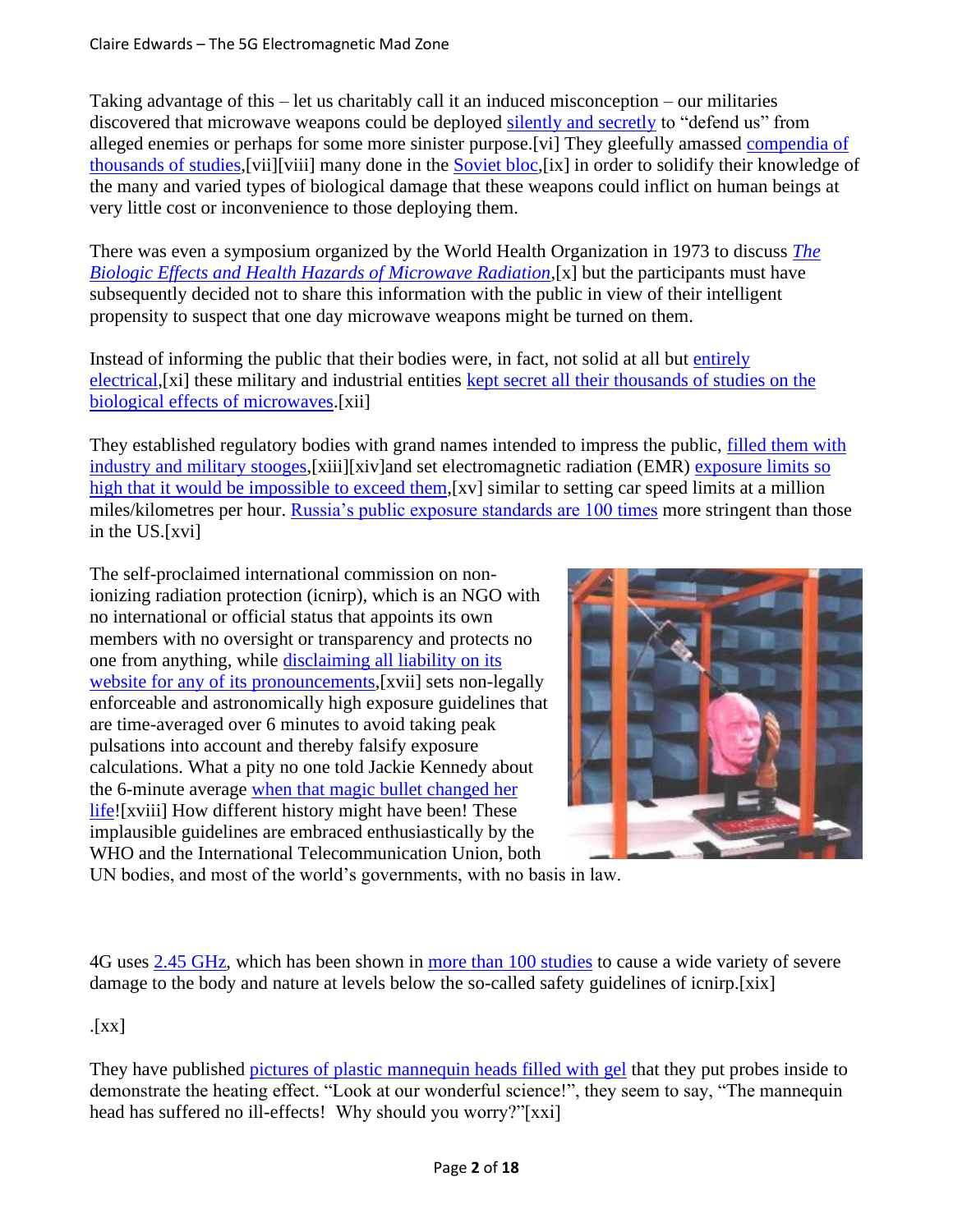Of course, there were people who spent a lot of time exposed to EMR through computer screens or other devices, [who started to complain of illnesses.](https://wearetheevidence.org/harmed-by-wireless/) This was not good because it could affect the sales of electrical products and impede the military developing ever more sophisticated weapons, so the [corrupt WHO](https://www.emfoff.com/cover-up/?fbclid=IwAR0x-VNP6A4UTpCgwasElSJOG_GyuswK3vED7piTY4RWDmAFPq-rlDwNckE) just called these people mad:[xxii] [on its website, it claimed that](https://www.emfoff.com/wp-content/uploads/2019/07/WHO-cover-up.pdf) the EMR-related symptoms experienced by millions of people worldwide "may be due to pre-existing psychiatric conditions as well as stress reactions as a result of worrying about EMF health effects, rather than the EMF exposure itself". Any apparent [rise in cancer rates is rapidly attributed to improved diagnostic](https://report.nih.gov/NIHfactsheets/ViewFactSheet.aspx?csid=75)  [techniques](https://report.nih.gov/NIHfactsheets/ViewFactSheet.aspx?csid=75) rather than the more obvious true cause of exposure to an environmental toxin.

This was a good solution, for such people could not use machines to communicate to anyone else that they were experiencing health problems, and in fact even more conveniently, they became societal outcasts because many of them became homeless, living in cars in the woods where there was no EMR. And thus it was that [almost no one learned that there was any problem.](https://www.ncbi.nlm.nih.gov/pubmed/26613326)[xxiii]



As you would expect, there were a few scientists who didn't care for the idea of getting paid lots of money to tell lies that kill people and they started to try to advertise the truth, but it's not difficult to [arrange for them to lose their jobs or their study funding to silence them.](https://youtu.be/NZl2MSHDKls)[xxiv] All you need do then is simply [buy up the media and pay journalists](https://www.rt.com/news/196984-german-journlaist-cia-pressure/) to [dismiss tens of thousands of awkward scientific](https://www.globalresearch.ca/online-bbc-fake-news-5g-decoded/5687055)  [studies](https://www.globalresearch.ca/online-bbc-fake-news-5g-decoded/5687055) on the basis that they do not provide "solid", "real", "proven", "credible", "convincing", "conclusive", "valid" or "established" evidence. And you employ pliable scientists to ["war-game" the](https://www.seattlemag.com/article/uw-scientist-henry-lai-makes-waves-cell-phone-industry)  [science](https://www.seattlemag.com/article/uw-scientist-henry-lai-makes-waves-cell-phone-industry) by producing studies that show inconclusive results.

As time went on, the military wanted industry to develop better weapons for them, but this was expensive, and frankly it was becoming quite difficult to convince the public that there were that many enemies that they needed to be protected from. A lot of effort was put into [creating and funding so](http://www.truthmove.org/content/operation-gladio/)[called terrorists,](http://www.truthmove.org/content/operation-gladio/) but it didn't do much good because the public didn't need to make much effort to realise that they were way [less likely to be killed by a terrorist than by a lightning bolt,](https://reason.com/2011/09/06/how-scared-of-terrorism-should) which is pretty unlikely in the first place[.\[xxv\]](applewebdata://57660306-E04F-451D-9184-72AF8487151D/#_edn2)

So the [military and industry](https://www.youtube.com/watch?v=k3QeSOU8qC0) had a brilliant idea.[xxvi] What about commercialising this weapons technology as a communications technology that they could sell to the public, and then [the public](https://techtime.news/2018/01/%2015/analog-devices-phased-array-radar/)  [would pay for all the research and development](https://techtime.news/2018/01/%2015/analog-devices-phased-array-radar/) of [new and improved weapons?](https://techtime.news/2018/01/%2015/analog-devices-phased-array-radar/)[xxvi]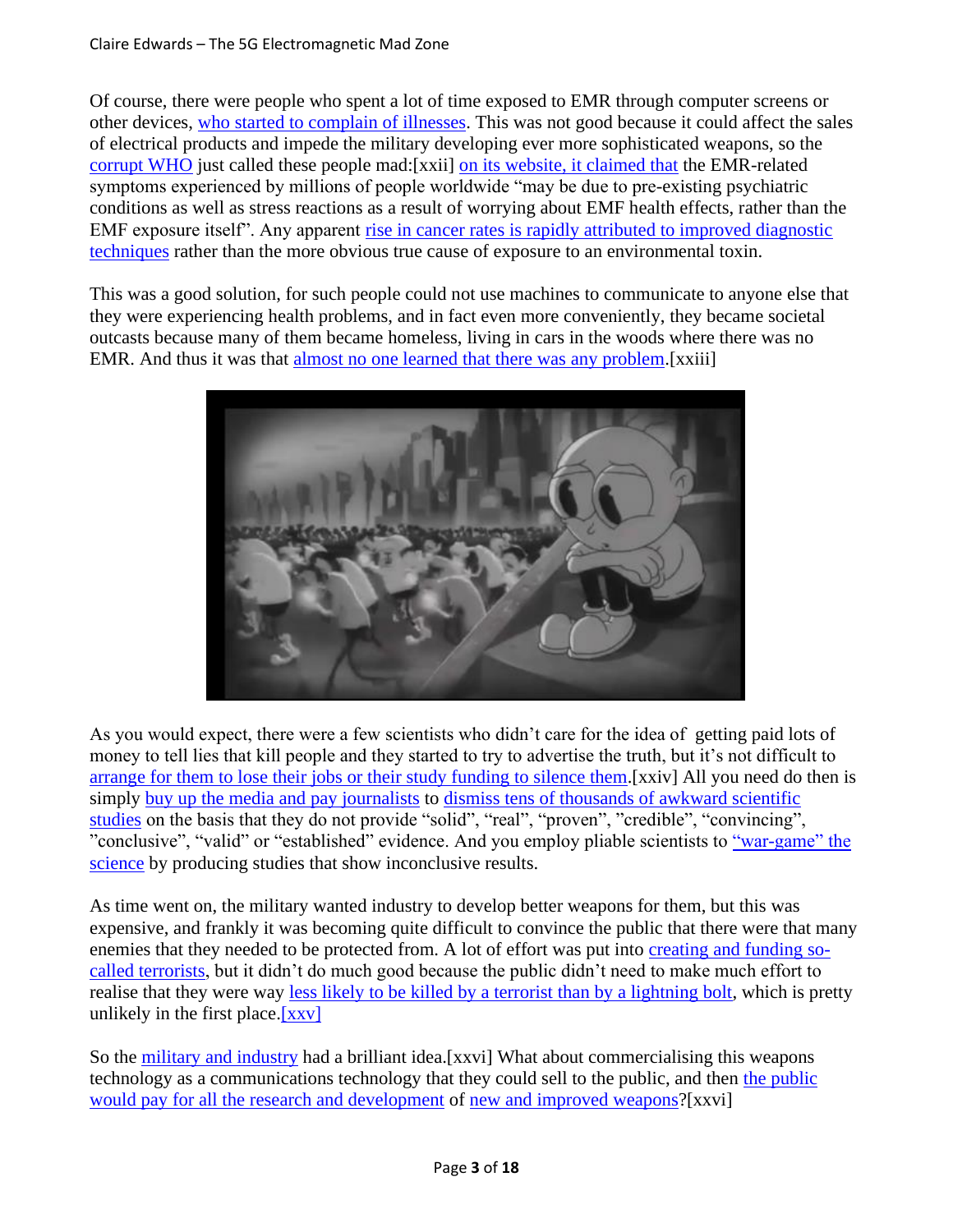Even better, they knew that [cell phones would be addictive](https://youtu.be/un-vXIzIIOo) so everyone would want a phone.[xxvii] And they would be able to control people's [minds](https://www.aljazeera.com/ajimpact/rebelling-attention-economy-humane-tech-movement-expands-190724210851788.html) and [tell them what to think,](https://www.activistpost.com/2019/08/silicon-valley-wants-to-read-your-mind-heres-why-you-should-be-worried.html?utm_source=Activist+Post+Subscribers&utm_medium=email&utm_campaign=61979a3ea3-RSS_EMAIL_CAMPAIGN&utm_term=0_b0c7fb76bd-61979a3ea3-387959801) what to do and what to buy.[xxviii],[xxix] You could have complete physical [surveillance](https://www.youtube.com/watch?time_continue=42&v=pD3Gw8rvcJ8) inside and outside people's homes.[xxx] How perfect! You could have a completely orderly society, with no one complaining about how [eight people had accumulated wealth equal to that possessed by half the](https://www.oxfam.org/en/pressroom/pressreleases/2017-01-16/just-8-men-own-same-wealth-half-world)  [population of the planet.](https://www.oxfam.org/en/pressroom/pressreleases/2017-01-16/just-8-men-own-same-wealth-half-world)[xxxi] And if [one in two children become autistic,](http://humansarefree.com/2019/07/scientist-says-1-in-2-children-born-in.html)[xxxii] they will make really efficient, robotic workers, will always be happy and never make trouble! We see endless articles saying [it makes good business sense.](https://theconversation.com/why-employing-autistic-people-makes-good-business-sense-39948)[xxxiii]

After the [kleptocracy](http://tsd.naomiklein.org/shock-doctrine/reviews/time-magazine-disaster-capitalism) of [neoliberal economics,](https://www.youtube.com/watch?v=XWuAct1BxHU)[xxxiv][xxxv] during which everything that could be stolen *was* stolen, all that is left is to consume the consumer him- or herself. Companies like Facebook are designed to do just that and Zuckerberg regards consumers as ["dumb fucks"](https://www.youtube.com/watch?time_continue=92&v=Ya1eTbTUUvc) for giving away their information for free.[xxxvi]

Already in 1981, icnirp's predecessor organization, irpa, acknowledged that general population exposure from man-made sources of microwave and radiofrequency (RF) radiation [exceeded that from](https://apps.who.int/iris/bitstream/handle/10665/39107/9241540761_eng.pdf)  [natural sources by many orders of magnitude.](https://apps.who.int/iris/bitstream/handle/10665/39107/9241540761_eng.pdf)[xxxvii] In 1999, [Dr. George L. Carlo warned that the](http://www.goaegis.com/articles/gcarlo_100799.html)  [occurrence of brain cancer and certain types of tumours among cellular phone users was twice that of](http://www.goaegis.com/articles/gcarlo_100799.html)  [non-users](http://www.goaegis.com/articles/gcarlo_100799.html) so that consumers could make an "informed judgment about how much of this unknown risk they wish to assume in their use of wireless phones". His evidence was suppressed.[xxxviii]

Work done by Russian and Ukrainian researchers published in a US review in 2001 established that, during the previous 50 years, the [round-the-clock power of radio emissions had increased by a factor](https://magdahavas.com/wp-content/uploads/2018/02/RFR-Russian-Ukrainian-1.pdf)  [of more than 50,000.](https://magdahavas.com/wp-content/uploads/2018/02/RFR-Russian-Ukrainian-1.pdf)[xxxix] The same paper discussed the development of [psychic disturbances](https://magdahavas.com/wp-content/uploads/2018/02/RFR-Russian-Ukrainian-1.pdf) under EMR exposure showing effects ranging from changes in mood to nonsensical ideas and aural and visual hallucinations, and disturbances in behaviour all the way to attempts at suicide.



While people's minds are disturbed by their exposure to EMR, the mainstream media plies them with blanket coverage of Greta Thunberg fear-porning about an unsubstantiated 12 years until doomsday from [non-existent anthropogenic climate change](https://www.youtube.com/watch?v=vPQD5iejbnA) in order to persuade them that they need a totalitarian, world government that can guarantee their safety in uncertain times.[xl],[xli][xlii]

Populations have been discombobulated by 25 years of cell phone use, 12 of them under intense "smart" phone attack. Parents are so fascinated by their phones that their children drown in swimming [pools](https://www.jpost.com/Opinion/Children-are-dying-because-parents-are-on-their-phones-597552) right in front of them.[xliii] More and more people walk out into the road when a car is coming or [fall over or down something while peering into "smart' phones.](https://www.governing.com/topics/transportation-infrastructure/too-many-pedestrians-injured-by-looking-at-their-phones.html)[xliv] We hear of [adverse effects on](http://www.emfsa.co.za/research-and-studies/review-biological-and-pathological-effects-of-2-45-ghz-radiation-on-cells-fertility-brain-and-behavior/)  [learning, attention, and behaviour.](http://www.emfsa.co.za/research-and-studies/review-biological-and-pathological-effects-of-2-45-ghz-radiation-on-cells-fertility-brain-and-behavior/)[xlv] Children are being exposed to magnetic fields from cell phones that breach WHO's recommended  $0.3\mu$ T safety limit by a factor of 20,000.[xlvi]

Meanwhile, insurance companies, which presumably have to protect their existence by keeping a grip on reality, [refuse to insure against EMF injuries or damage.](https://ehtrust.org/key-issues/electromagnetic-field-insurance-policy-exclusions/)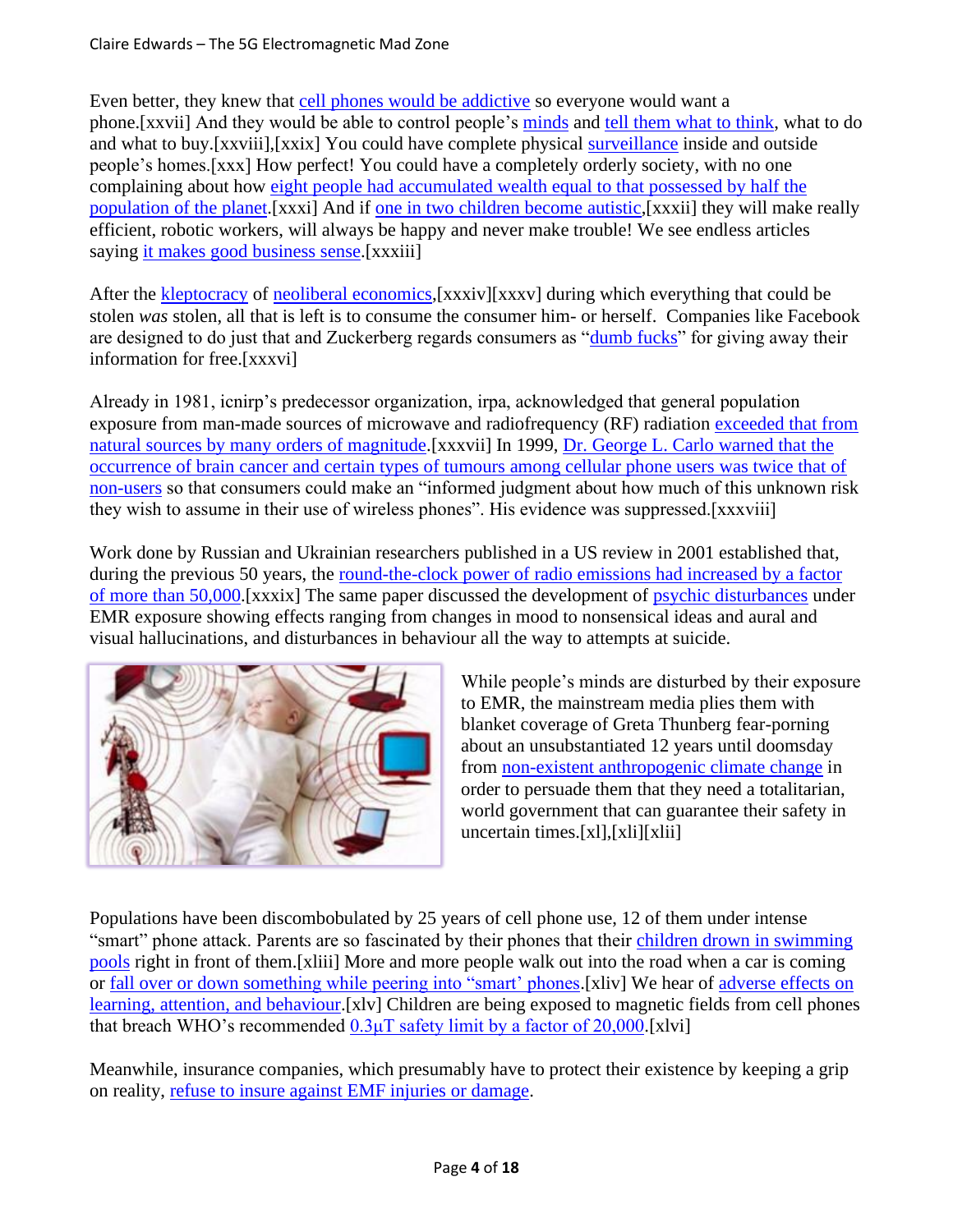The deployment of 5G is presented by militaries, governments [xlvii] and commercial entities as a [race](http://telecoms.com/opinion/the-5g-race-to-deployment-but-is-it-optimized-deployment/) in which the winner takes all. Why should such a dangerous and completely untested technology have to be rolled out so quickly? Could it be that the Internet is empowering people who are increasingly impoverished to open their eyes about the kleptocrats who plunder the planet? Could it be that the true health effects of [25 years of cell phone use cannot much longer be hidden?](https://www.bcbs.com/the-health-of-america/reports/the-health-of-millennials)[xlviii]

Whatever the reason, [Eisenhower's military-industrial complex](https://www.youtube.com/watch?v=8y06NSBBRtY) has revealed itself in the 5G project, [showing its hand](https://www.youtube.com/watch?v=22QlpjXR6DY) clearly in [the crossover between the two,](https://techtime.news/2018/01/%2015/analog-devices-phased-array-radar/) including in the [regulatory agencies](https://www.youtube.com/watch?v=PnnUbWRGJz8) (see image below showing affiliations of Institute of Electrical and Electronics Engineers (IEEE) meeting participants).[xlix] The limited frequencies available have to be shared among commercial and military entities.



Thus 25 years of diminishing mental capacity among populations due to irradiation facilitated by the lie of the thermal hypothesis, combined with the apparent urgency to protect ill-gotten gains and prevent populations awakening to the truth and flexing their muscles to redress the power balance have conspired to produce a mad free-for-all – a licence to irradiate without constraint from every corner of the planet and from above our heads.

Technicians have been given free rein to dream up ways of attacking populations: from [under manhole](https://venturebeat.com/2018/12/10/vodafone-will-hide-ericsson-4g-5g-cell-antennas-under-manhole-covers/)  [covers;](https://venturebeat.com/2018/12/10/vodafone-will-hide-ericsson-4g-5g-cell-antennas-under-manhole-covers/) from [cabinets on the street;](https://www.golem.de/news/berthold-sichert-5g-fuer-die-telekom-aus-dem-berlinermultifunktionsgehaeuse-%201901-138907.html?utm_source=nl.2019-01-%2023.html&utm_medium=e-mail&utm_campaign=golem.de-newsletter) from [lamp posts that blast blue light](https://eu.usatoday.com/story/tech/nation-now/2018/08/13/blue-light-phones-tablets-could-accelerate-blindness-study/974837002/) with no more diffusers,[l] as well as 5G EMR in laser-like beams; from adhesive strips of tiny but powerful antennas hidden under [carpets;](https://www.ericsson.com/en/blog/2019/2/radio-stripes) on the street; in trains; in planes; in cars; in buses; blasting through the walls of our homes; from our television sets; from fridges, hairdryers, milk cartons, [babies' diapers,](https://www.activistpost.com/2019/07/pampers-joins-huggies-in-selling-smart-diapers-despite-health-warnings-privacy-and-security-issues.html?utm_source=Activist+Post+Subscribers&utm_medium=email&utm_campaign=c365b326ce-RSS_EMAIL_CAMPAIGN&utm_term=0_b0c7fb7) baby monitors, "smart" phones, "smart" meters, and soon from the billions of devices that are planned to be connected to the Internet of Things. This is not to mention the plethora of ["wearables"](https://www.naturalblaze.com/2018/03/fitbit-recalls-emf-symptoms-wifi.html) and cell phone apps that purport to help you monitor your health status while seriously undermining it. The plan is to beam 5G down to Earth from [satellites in the Earth orbits,](https://takebackyourpower.net/5g-the-big-picture/) from [networked civil aircraft,](https://www.airbornewirelessnetwork.com/index.asp) from [pseudosatellites](https://satelliteobservation.net/2019/05/28/high-altitude-pseudosatellites-the-future-of-earth-observation/) in the stratosphere … In other words, from everywhere. The stated plan and the word trumpeted in the 5G literature is [to "blanket" every inch of the Earth,](https://www.broadbandcommission.org/Documents/publications/WG-Technologies-in-Space-Report2017.pdf) with no escape for any of the approximately 100 [million people worldwide](https://www.criirem.org/wp-content/uploads/2006/03/ehs2006_hallbergoberfeld.pdf) already made sick by the toxic environment supplied courtesy of the first to fourth generations of WiFi, to which 5G will be *additional*.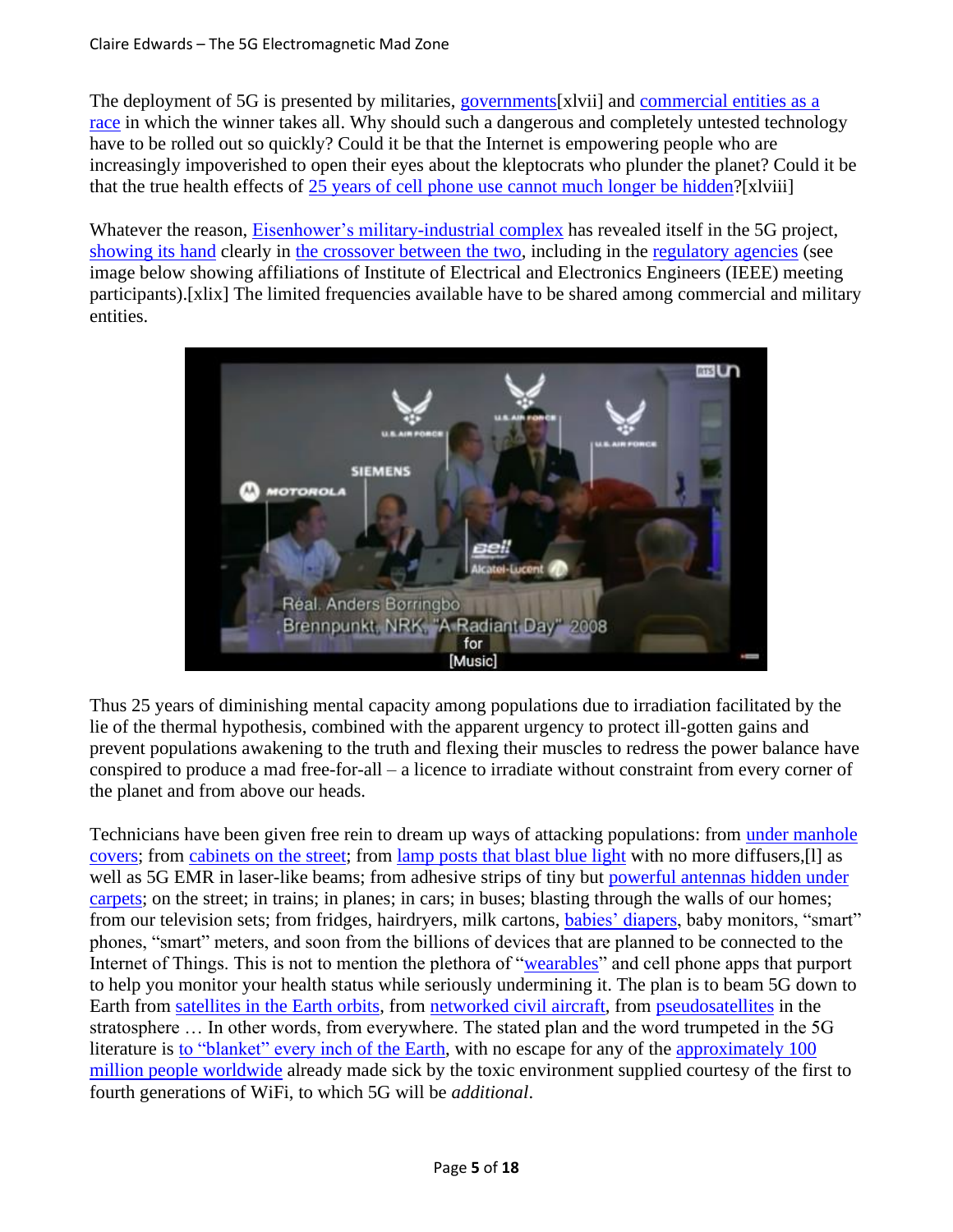There will also be [no escape for the trees,](https://www.youtube.com/watch?v=M--2HsWtpfc) [li] which have to [go](https://www.theguardian.com/business/2018/apr/29/millions-of-trees-at-risk-in-secretive-network-rail-felling-programme) as they block the 5G signals and risk [interrupting the](https://www.surrey.ac.uk/sites/default/files/2018-03/white-paper-rural-5G-vision.pdf)  [continuous signals](https://www.surrey.ac.uk/sites/default/files/2018-03/white-paper-rural-5G-vision.pdf) essential for self-driving vehicles,[lii] nor for the [birds,](https://www.newsweek.com/migratory-birds-bee-navigation-5g-technology-electromagnetic-radiation-934830)[liii] [the insects\[](https://www.nytimes.com/2018/11/27/magazine/insect-apocalypse.html?action=click%26module=Top%20Stories%26pgtype=Homepage&ut)liv] or the [food chain.](https://www.youtube.com/watch?v=MpdJ_t5XMvw)[lv] Any remnants of a sane, balanced, calm and quiet life will be wiped out by 5G, 4G, 3G, or any other G of wireless technology. We are complicit in our own destruction and, worse, in the wanton destruction of all life on this Earth.



Greed, fear, stupidity and hubris have brought us to this point, complemented by inanity, laziness, complacency and unconsciousness.

The 5G Dementors are closing in for the kill. The question is whether the people choosing to play out the 4G Zombie Apocalypse on their "smart" phones can tear themselves away long enough to care. If they can, or if at least some of them can, they need to understand certain realities:

- 1. [There is no safe limit for artificial EMR. It is alien to our biology.](https://newsvoice.se/2019/05/5g-question-olle-johansson/)
- 2. [Cell phones were never tested for health or safety](https://ehtrust.org/wp-content/uploads/Pall-Letter-to-CalLegis-FINAL-8-7-17.pdf) and we should not be using them.[lvi] They destroy us, [our children,](https://wirelessaction.wordpress.com/irradiated/) [lvii] our fertility, our minds and our planetary home. Convenient they may be, but they have to go.
- 3. [WiFi was never tested for health or safety](https://ehtrust.org/policy/fcc-safety-standards/) and we should not be using it. [It destroys us, our](https://www.youtube.com/watch?v=1eX93fZD0gk)  [children, our fertility, our minds and our planetary home.](https://www.youtube.com/watch?v=1eX93fZD0gk) Convenient it may be, but it has to go.
- 4. The problem with cell phones and [WiFi has nothing to do with power levels.](https://www.globalresearch.ca/online-bbc-fake-news-5g-decoded/5687055) Wireless technology cannot be made safe by reducing the power. There are effects at near-zero power, and for some effects, there is an inverse power relationship, i.e. the lower the power, the worse the harm.
- 5. [Electricity has been killing us slowly since its introduction.](https://www.5gexposed.com/wp-content/uploads/2019/04/English-Summary-of-The-Invisible-Rainbow-A-History-of-Electricity-and-Life-3.pdf) We need to constrain its use, not expand it. [Fibre-optic cable enables 5G.](https://www.4fiber.com/blog/5g-wireless-fiber-optics/) If you don't want 5G because it's dangerous, don't build the infrastructure that it depends on.
- 6. [Our bodies function on biophotons.](https://www.greenmedinfo.com/blog/biophotons-human-body-emits-communicates-and-made-light) [Blue light from car headlamps and street lights–](https://www.youtube.com/watch?v=YRJPCemddJk) both of which for some unexplained reason suddenly are no longer fitted with diffusers[lviii]– is [blinding](https://phys.org/news/2018-08-chemists-blue.html) and then [killing us and the biosphere.](https://www.anses.fr/fr/system/files/AP2014SA0253Ra-Anx.pdf) Modulating light for LiFi would kill us faster and possibly even more effectively than 5G.[lix]
- 7. There is one solution only to the problems of WiFi, cell phones and 5G: **STOP USING THEM**. All the time you pretend to ask the telcos to stop building this infrastructure while you pay them to do so, you are sending the wrong message.
- 8. **Wake up! Choose life!Choose love! Choose the Earth!**
- **Smash your phone**
- **Get a landline**
- **Cable your computer**
- **OR … you could keep your portable not-smart-at-all computer, just as long as it is never connected to WiFi and not killing life on this planet.**

## *It's not rocket science.*

*It's just simple common sense.*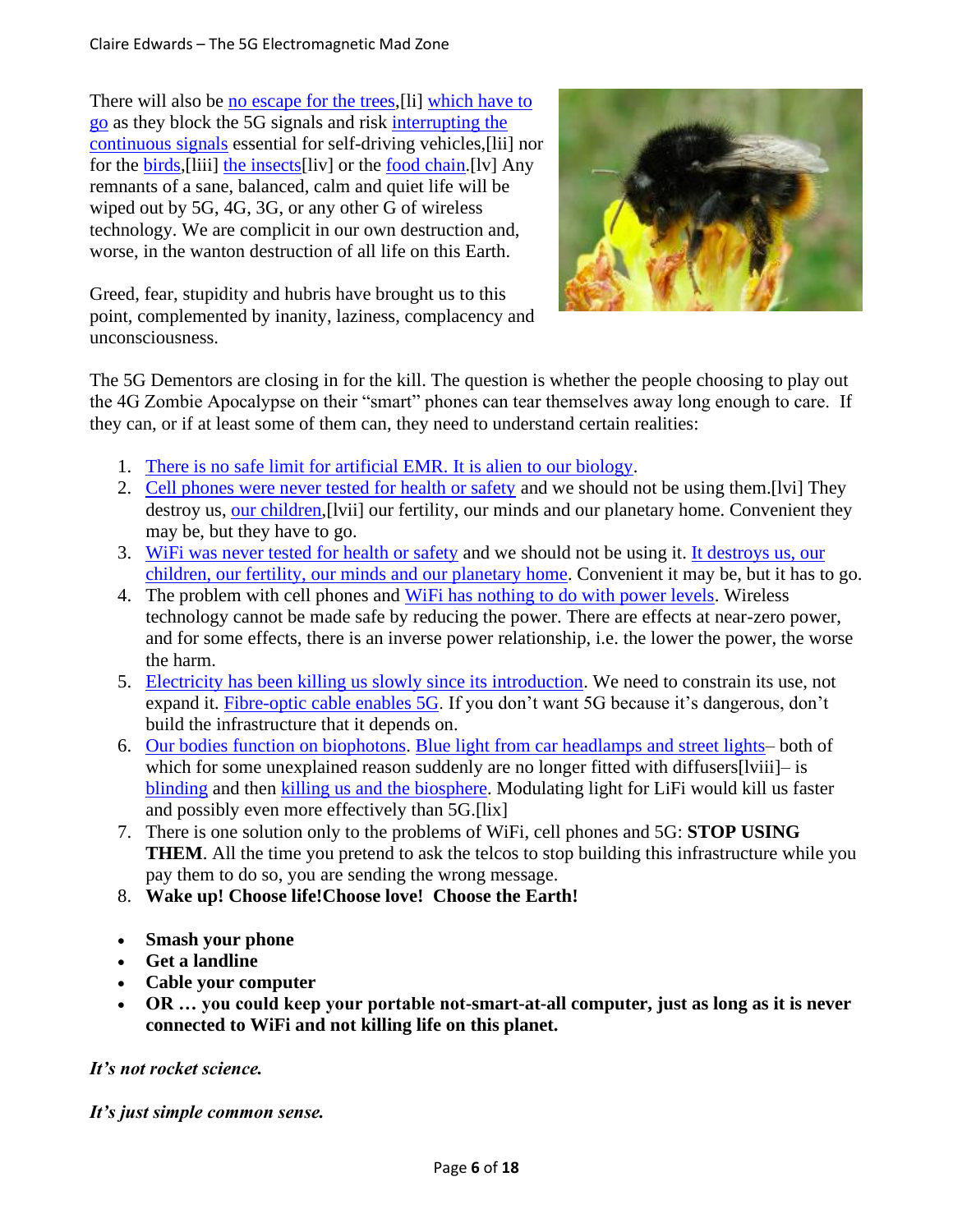#### \*

Note to readers: please click the share buttons above or below. Forward this article to your email lists. Crosspost on your blog site, internet forums. etc.

*Claire Edwards, BA Hons, MA, worked for the United Nations as Editor and Trainer in Intercultural Writing from 1999 to 2017. Since May 2018, she has collaborated with Arthur Firstenberg to publish the International Appeal to Stop 5G on Earth and in Space [\(www.5gspaceappeal.org\)](http://www.5gspaceappeal.org/), which is available in 28 languages. The Appeal has attracted over 94,000 individual and group signatories from more than 170 countries. Claire [warned the Secretary-General](https://takebackyourpower.net/un-staff-member-5g-is-war-on-humanity/) about the dangers of 5G during a meeting with UN staff in May 2018, calling for a halt to its rollout at UN duty stations.*

### **Notes**

[\[i\]](applewebdata://0397F4EB-5BD7-4232-B1F6-19AF84E14EDE/#_ednref1) Arthur Firstenberg. *The Invisible Rainbow: A History of Electricity and Life*(summary). Available at [https://www.5gexposed.com/wp-content/uploads/2019/04/English-Summary-of-The-Invisible-Rainbow-A-History-of-](https://www.5gexposed.com/wp-content/uploads/2019/04/English-Summary-of-The-Invisible-Rainbow-A-History-of-Electricity-and-Life-3.pdf)[Electricity-and-Life-3.pdf.](https://www.5gexposed.com/wp-content/uploads/2019/04/English-Summary-of-The-Invisible-Rainbow-A-History-of-Electricity-and-Life-3.pdf)

[\[ii\]](applewebdata://0397F4EB-5BD7-4232-B1F6-19AF84E14EDE/#_ednref2) Microwave Weapons Expert Barrie Trower: "This is the saddest and most despicable document ever published in history": "Biologic Effects of Electromagnetic Radiation (Radiowaves and Microwaves – Eurasian Communist countries (U) – DST-1910S-074-76 Date of Publication: March 1976). This is a Department of Defense Intelligence Document prepared by the US Army Medical Intelligence and Information Agency and approved by the Directorate for Scientific and Technical Intelligence of the Defense Intelligence Agency."

Page vii:

"If the more advancecl nations of the West are strict in the enforcement of stringent exposure standards, there could be unfavorable effects on industrial output and military functions." (*Translation: Western nations must have lax exposure limits so that military weapons and dangerous commercial products can be developed.)* Available at [https://www.orsaa.org/uploads/6/7/7/9/67791943/\\_\\_us\\_dia\\_1976\\_biological\\_effects\\_of\\_electromagnetic\\_radiation.pdf?fbcl](https://www.orsaa.org/uploads/6/7/7/9/67791943/__us_dia_1976_biological_effects_of_electromagnetic_radiation.pdf?fbclid=IwAR2_Y3DCG4i2IH29tA03jS49bj0_9ab6LzYe5ByGT6WCCqZdcR_YhsI-9Lc) [id=IwAR2\\_Y3DCG4i2IH29tA03jS49bj0\\_9ab6LzYe5ByGT6WCCqZdcR\\_YhsI-9Lc.](https://www.orsaa.org/uploads/6/7/7/9/67791943/__us_dia_1976_biological_effects_of_electromagnetic_radiation.pdf?fbclid=IwAR2_Y3DCG4i2IH29tA03jS49bj0_9ab6LzYe5ByGT6WCCqZdcR_YhsI-9Lc). Accessed 11 September 2019.

[\[iii\]](applewebdata://0397F4EB-5BD7-4232-B1F6-19AF84E14EDE/#_ednref3) Mike Williams. Grave Robbing in Washington: A History of the Morbid Trade. 26 October 2015. Available at [https://blogs.weta.org/boundarystones/2015/10/26/grave-robbing-washington-history-morbid-trade.](https://blogs.weta.org/boundarystones/2015/10/26/grave-robbing-washington-history-morbid-trade) Accessed 13 September 2019.

[\[iv\]](applewebdata://0397F4EB-5BD7-4232-B1F6-19AF84E14EDE/#_ednref4) Chris Kanthan. World Affairs. How Rockefeller founded modern medicine and killed natural cures. Available at [https://worldaffairs.blog/2015/10/20/how-rockefeller-founded-modern-medicine-and-killed-natural-cures/.](https://worldaffairs.blog/2015/10/20/how-rockefeller-founded-modern-medicine-and-killed-natural-cures/) Accessed 13 September 2019.

#### [\[v\]](applewebdata://0397F4EB-5BD7-4232-B1F6-19AF84E14EDE/#_ednref5) Dr. Mercola. Chiropractors and Naturopaths – Are They Dangerous? Available at

[https://articles.mercola.com/sites/articles/archive/2011/12/30/rethinking-medical-associations-best-interests.aspx.](https://articles.mercola.com/sites/articles/archive/2011/12/30/rethinking-medical-associations-best-interests.aspx) Accessed 13 Setember 2019. "The medical profession has a long history of opposing alternative healing professions. The rules of engagement have changed; as the AMA is finding new "legal" ways to discredit and limit practitioners of natural medicine. … Other medical associations have joined forces to manipulate the public into believing natural medicine is quackery by spreading propaganda and mistruths."

[\[vi\]](applewebdata://0397F4EB-5BD7-4232-B1F6-19AF84E14EDE/#_ednref6) *Silent Weapons for Quiet Wars*. Introduction: "This document represents the doctrine adopted by the Policy Committee of the Bilderburg Group during its first known meeting in 1954. The document, dated May 1979, was found on 7 July 1986 in an IBM copier that had been purchased at a surplus sale." Video: [https://www.youtube.com/watch?v=s\\_38tsQ4p0I;](https://www.youtube.com/watch?v=s_38tsQ4p0I)

The 5G War — [Technology versus Humanity](https://www.globalresearch.ca/the-5g-war-technology-versus-humanity/5681181)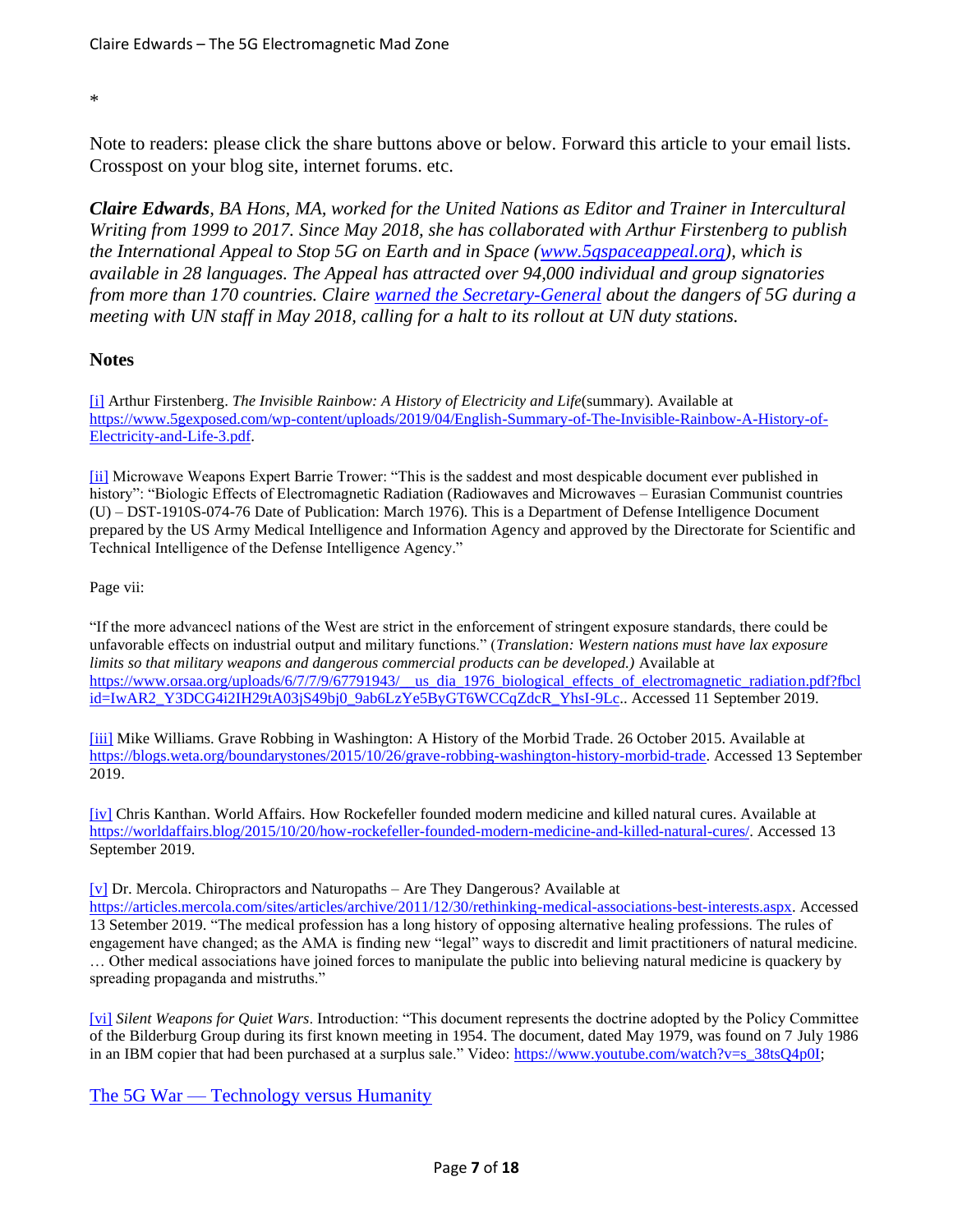https://www.youtube.com/redirect?event=video\_description&v=s\_38tsQ4p0I&redir\_token=L7h3DsobfUbnD56o9VTeOLz [DQDB8MTU2ODI4ODIwM0AxNTY4MjAxODAz&q=http%3A%2F%2Fwww.stopthecrime.net%2Fdocs%2FSILENT%2](https://www.youtube.com/redirect?event=video_description&v=s_38tsQ4p0I&redir_token=L7h3DsobfUbnD56o9VTeOLzDQDB8MTU2ODI4ODIwM0AxNTY4MjAxODAz&q=http%3A%2F%2Fwww.stopthecrime.net%2Fdocs%2FSILENT%2520WEAPONS%2520for%2520QUIET%2520WARS.pdf) [520WEAPONS%2520for%2520QUIET%2520WARS.pdf.](https://www.youtube.com/redirect?event=video_description&v=s_38tsQ4p0I&redir_token=L7h3DsobfUbnD56o9VTeOLzDQDB8MTU2ODI4ODIwM0AxNTY4MjAxODAz&q=http%3A%2F%2Fwww.stopthecrime.net%2Fdocs%2FSILENT%2520WEAPONS%2520for%2520QUIET%2520WARS.pdf)

[\[vii\]](applewebdata://0397F4EB-5BD7-4232-B1F6-19AF84E14EDE/#_ednref7) Rome Laboratory, Air Force Materiel Command, Griffiss Air Force Base, New York. June, 1994. Available at: [https://emfrefugee.blogspot.com/2014/09/radiofrequencymicrowave-radiation.html.](https://emfrefugee.blogspot.com/2014/09/radiofrequencymicrowave-radiation.html) Accessed 11 September 2019. Conclusion: Exposure to RF/MW radiation is known to have a biological effect on living organisms. … Adherence to the ANSI Standard [9] should provide protection against harmful thermal effects and help to minimize the interaction of EM fields with the biological processes of the human body [9].

#### Excerpts

- Absorption: It is known that RF/MW radiated energy will be absorbed by the tissue of the human body. The depth of energy penetration into the tissue depends primarily on the wavelength of the incident radiation and the water content of the tissue [3], [6].
- Auditory effects: Individuals exposed to pulsed RF/MW radiation have reported hearing a chirping, clicking or buzzing sound emanating from inside or behind the head.
- Biological effects:
	- o Adverse biological effects can occur when the body is subjected to high doses of RF/MW radiation [161.
	- o Exposure of living organisms to RF/MW radiation can have a potentially dangerous biological effect. … Union. East Block countries have set more stringent standards than nations in the West [3], (8], (11], [22].
	- o Exposure to higher levels of radiation can cause serious biological effects.
	- o Investigators in the Soviet Unionand Eastern Europe have placed a great emphasis on the nonthermal effects of biological exposure to RF/MW radiation. They contend that electromagnetic interactions with the bioelectrical and biochemical functions of the body constitute a more serious health risk than effects from thermal heating. Nonthermal disruptions have been observed to occur at power density levels that are much lower than are necessary to induce thermal effects.
- Blood:
	- o Blood circulation can be altered in the affected area and other biological functions could be indirectly affected [12].
	- o There is evidence that RF/MW radiation can effect the blood and blood forming systems of animals and humans.
- Body:
	- o Depth of energy penetration: Biological materials such as skin are dielectrics that consist mostly of water. Hence, these dielectrics are rich in molecular dipoles and are able to quickly absorb millimeter-wave radiation.
	- o Body geometry: The orientation of the human body with respect to the incident EM field will determine the amount of RF/MW energy that is absorbed by the tissue.
	- o RF/MW radiated energy is nonuniformily deposited over the whole-body surface.
- Burns:
	- o Burns can cause increased vascular permeability. This can lead to significant losses of body fluids and electrolytes.
	- o Serious burns can suffer fluid losses for a few days.
- Cancer:
	- o In 1962, S. Prausnitz and C. Susskind reported experimental results that showed an increase in cancer among test animals exposed to RF/MW radiation.
	- o In 1976, A. A. Kapustin, M. I. Rudnev, G. I. Leonskaia, and G.I. Knobecva (reference found in [17]) reported alterations in the chromosomes of bone marrow cells in laboratory animals that were exposed to RW/MW radiation.
	- o Nonthermal effects may provide important clues to the understanding of carcinogenic reactions in the human body [8],[32].
	- o Pulsed and CW radiation ranging in frequency from 15 to 2950 MHz and power densities from 7 to 200 mW/cm2 have caused abnormalities to occur in chromosomes. … They concluded that irradiation of tissue by pulsed RF/MW sources causes cell membranes to become more permeable to destructive chemical mutagens [8].
- Cardiovascular effects: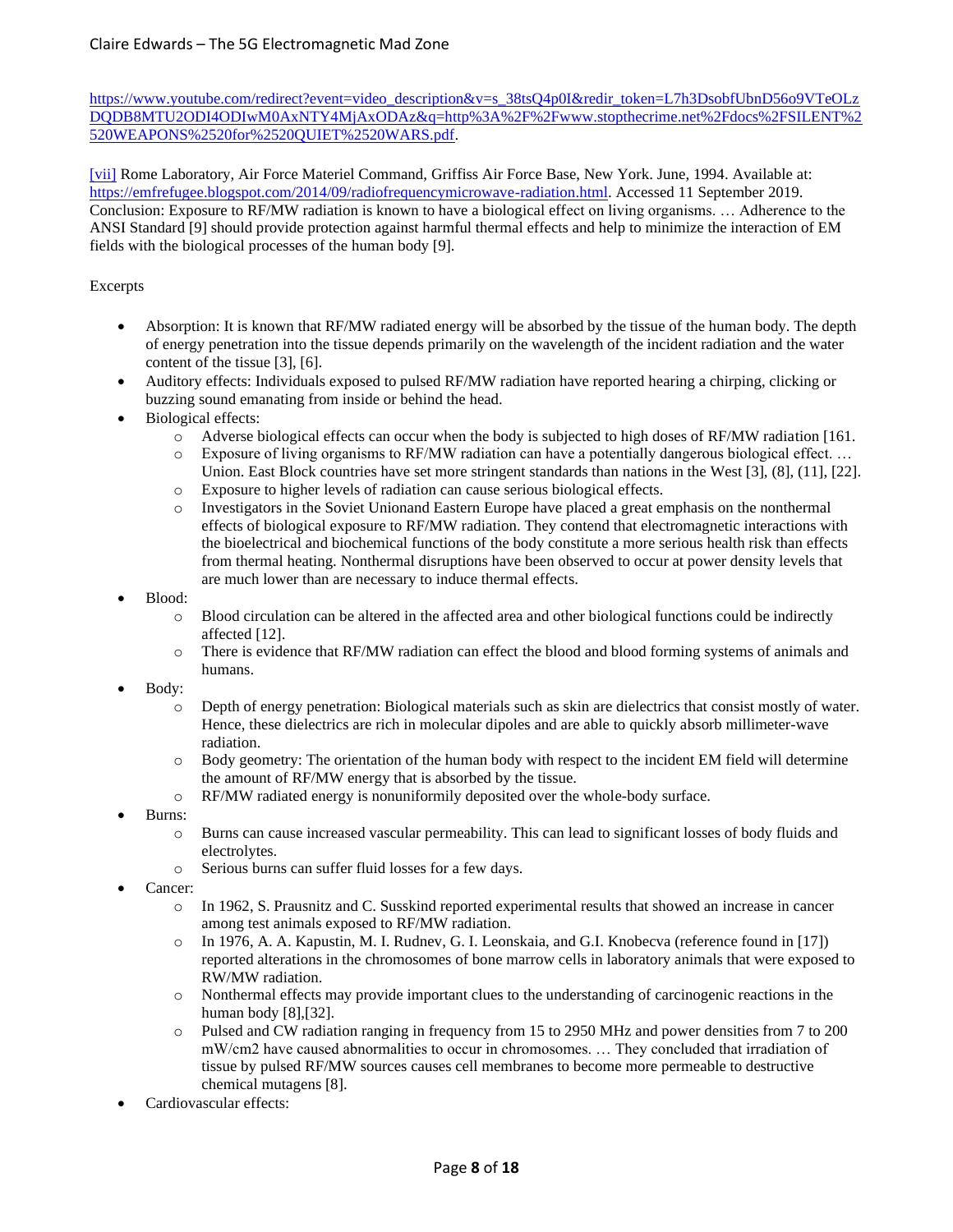- o Researchers examined 100 patients suffering from radiation sickness. It was found that 71 of the patients had some type of cardiovascular problem.
- o Soviet investigators claim that exposure to low levels of RF/MW radiation that are not sufficient to induce hyperthermia can cause aberrations in the cardiovascular system of the body [7].
- o The WHO investigation found evidence linking exposure of RF/MW radiation to cardiovascular disease and cancer.
- Clothing effects: Figure 6 shows the relationship between clothing thickness and coupling efficiency as a function of frequency. The authors note that wet or damp clothing may actually reduce the amount of energy absorbed by the body because of the Debye relaxation of the water molecules [6].
- Congenital abnormalities: They found gross congenital abnormalities in rodent fetuses that were irradiated by a 2450 MHz RF/MW source at an incident power intensity of 107.4 mW/g [8].
- Eyes:
	- o However, minimum exposure levels sufficient to cause ocular damage are not certain [301].
	- o In 1970, Zaret, Kaplan and Kay (reference found in [30]) reported a large number of cataracts induced in humans as result of occupational exposure.
	- o The researchers concluded that exposure to RF/MW radiation had caused the lens of the eye to age faster than normal (30].
- Heating: wavelengths the perception of warmth may occur at a power density level of about 8.7 mW/cm 2.
- Neurological effects: It was observed that rabbits exposed to the 5 and 10 uW/cm2 power density levels suffered alterations in the electrical activity of the cerebral cortex and disturbances to the conditioned reflex response.
- Neurological effects: observations of laboratory animals subjected to low power EM fields showed alterations in the electrical activity of the cerebral cortex and disruptions in the activity of neurons [17].
- Resonance frequency: The ANSI Standard [9] reports that the human body will absorb 7 times more energy fron radiation emitted at the resonance frequency than at a frequency of 2450 MHz [9]. … The free space whole-body resonance frequency is reported to be between 61.8-77 MHz for a Standard Model of Man [91, [22], (25]. … When the human body is in contact with the electrical ground, the whole-body resonance frequency is reduced to about 47 MHz (22]. Figure 3 shows the SAR versus the incident EM field frequency for conditions of free space and grounding [22].
- Skin: IR [Ionizing] radiation will not penetrate the outer body surface as deeply as RF/MW radiation emitted at a frequency of 2.45 GHz.
- Symptoms: The symptoms were listed as: hypotension, slower than normal heart rates, an increase in the histamine content of the blood, an increase in the activity of the thyroid gland, disruption of the endocrine-hormonal process, alterations in the sensitivity to smell, headaches, irritability, and increased fatigue.

[\[viii\]](applewebdata://0397F4EB-5BD7-4232-B1F6-19AF84E14EDE/#_ednref8) Bioeffects of Selected Nonlethal Weapons. Department of The Army, United States Army Intelligence and Security Command. Freedom of information/Privacy Office. 17 February 1998. Available at: [https://www.petermooring.nl/blog/?p=93.](https://www.petermooring.nl/blog/?p=93) Accessed 11 September 2019. Effects described:

- Microwave heating Heating the human body to incapacitate a person
- Microwave hearing Letting a person hear sounds/voices in his head without normal sound
- Neural control Disrupt normal muscle control, invoke muscle spasms
- Acoustic energy Pressure sensations, nausea, eye spasms, see the world turning
- Laser induced biological effects:
	- o Chemical effect
	- o Thermal effects The primary mechanism for laser induced injury
	- o Mechanical or acoutical mechanical effects Pressure wave can result in explosive tissue injury
- The effects of lasers on eyes:
	- o Dazzling or induced glare
	- o Flashblinding or loss of night adaptation
	- o Permanent or semipermanent blinding.

[\[ix\]](applewebdata://0397F4EB-5BD7-4232-B1F6-19AF84E14EDE/#_ednref9) Influence of high-frequency electromagnetic radiation at non-thermal intensities on the human body (a review of work by Russian and Ukrainian researchers). Published in *No Place To Hide – Newsletter of the Cellular Phone Taskforce Inc.*, February 2001. Available at: [https://magdahavas.com/wp-content/uploads/2018/02/RFR-Russian-Ukrainian-1.pdf.](https://magdahavas.com/wp-content/uploads/2018/02/RFR-Russian-Ukrainian-1.pdf)

Highlights: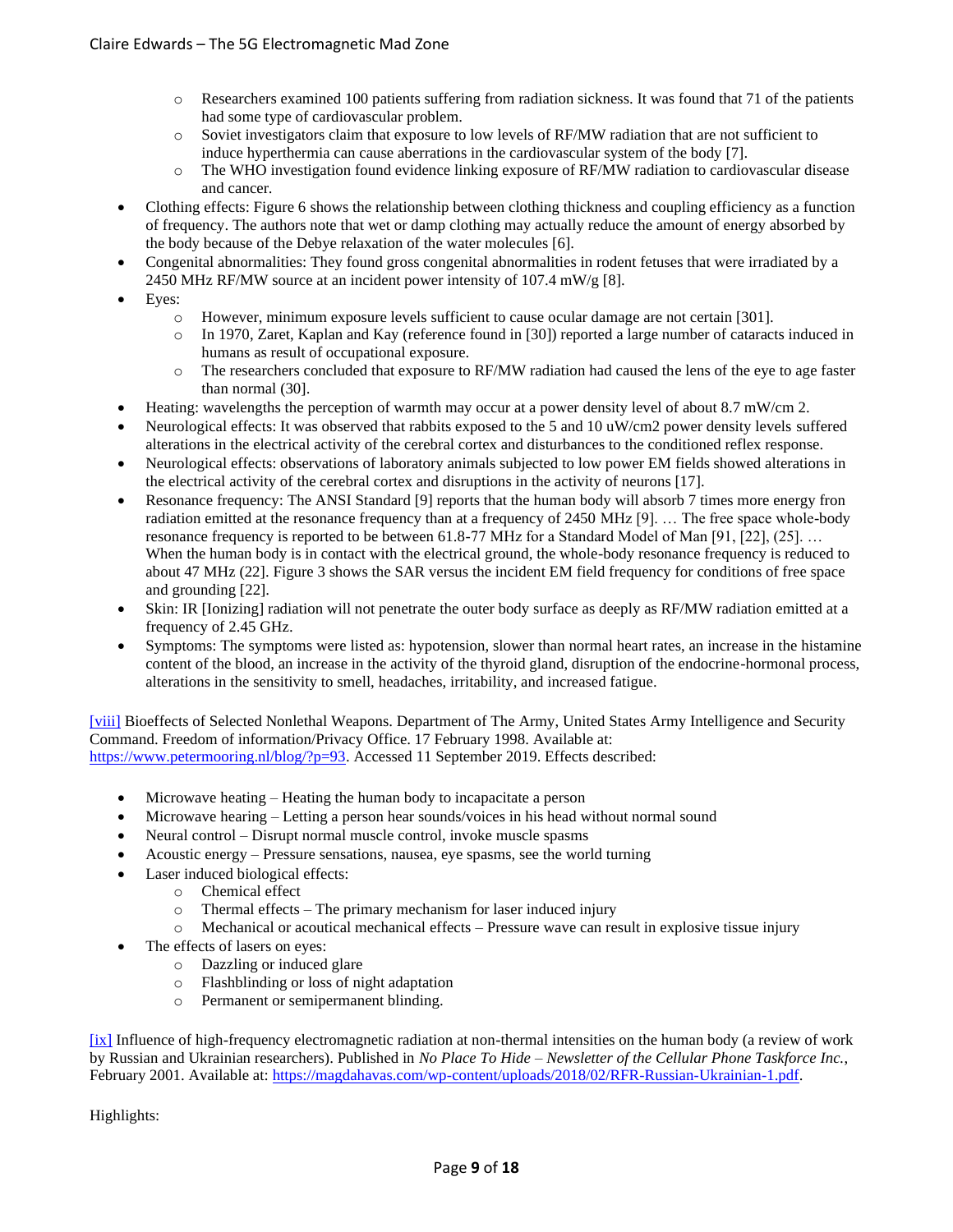- Humanity may have crossed a threshold of recoverability from PEM exposure …
- No safe dose, even at extremely low EMF intensity …
- Russian standards hundreds to thousands times more stringent than Western ones …
- Information flow disturbance in the body among bio-damage mechanisms.

[\[x\]](applewebdata://0397F4EB-5BD7-4232-B1F6-19AF84E14EDE/#_ednref10) Biologic Effects and Health Hazards of Microwave Radiation. This 350-page document is the result of a symposium (convened by the World Health Organization, among others), held in Warsaw from 15–18 October 1973, with the participation of 60 researchers specializing in the biological effects of microwaves on humans.

The document describes primarily the adverse effects of microwave radiation on neurological, vascular and cardiac systems, as well as on the thyroid and thrombocytes; it also reports that microwaves can cause Type II diabetes, sleep issues, cataracts, opacification of the ocular lens, and behavioural disorders, among others. Available at:

[https://www.emfoff.com/symposium/.](https://www.emfoff.com/symposium/) Accessed 11 September 2019.

[\[xi\]](applewebdata://0397F4EB-5BD7-4232-B1F6-19AF84E14EDE/#_ednref11) Jerry Tennant, MD: Healing is Voltage — The Physics of Emotions | EU2017

29 September 2018. [https://www.youtube.com/watch?v=pm-Ia6vI4PA.](https://www.youtube.com/watch?v=pm-Ia6vI4PA) Accessed 11 Septembr 2019.

Most people have heard of the "mind/body connection" and are aware that emotions affect the way people act. However, few can describe how that works. What is relatively new is our understanding that emotions are stored in and around the body as magnetic fields. Not only do these magnetic fields cause the biochemical effects noted above, but they also block the flow of voltage in the associated muscle battery packs that provide the voltage necessary for organs to function and repair themselves. He will discuss the human body's battery packs, wiring system, and the physics of how our electronic systems are affected by these emotions. In addition, he will discuss how other magnetic fields and scalar energy can be used to erase these emotions, leaving behind only memories that do not disrupt our health and physiology. (cont.)

[\[xii\]](applewebdata://0397F4EB-5BD7-4232-B1F6-19AF84E14EDE/#_ednref12) Department of the Army, United States Army Intelligence and Security Command. Bioeffects of Selected Nonlethal Weapons. 17 February 1998 (date of FOIA release 13 December 2006).

[www.targetedamerica.com/uploads/1/2/3/9/123991101/bioeffects\\_of\\_selected\\_non-lethal\\_weapons.pdf.](https://www.targetedamerica.com/uploads/1/2/3/9/123991101/bioeffects_of_selected_non-lethal_weapons.pdf)

[\[xiii\]](applewebdata://0397F4EB-5BD7-4232-B1F6-19AF84E14EDE/#_ednref13) Environmental Health Trust [\(https://ehtrust.org/policy/outdated-ansi-and-ieee-standards/\)](https://ehtrust.org/policy/outdated-ansi-and-ieee-standards/): In 1985 the United States government adopted an exposure limit from the American National Standards Institute (ANSI-an industry & military organization), ANSI C95.1-1982 Exposure Limit Standard. In 1996 the U.S. government adopted (updated from the ANSI Standard) the IEEE C95.1-1991 Exposure Limit Standard. IEEE, the Institute of Electrical and Electronic Engineers is substantially an industry and military organization.

[\[xiv\]](applewebdata://0397F4EB-5BD7-4232-B1F6-19AF84E14EDE/#_ednref14) Video (in French): Être connecté peut nuire gravement à la santé – Reportage suisse remarquable (Being connected can seriously harm your health – remarkable Swiss reporting). 31 May 2017. Available at [https://www.youtube.com/watch?v=PnnUbWRGJz8.](https://www.youtube.com/watch?v=PnnUbWRGJz8) Excerpt"

(Switch on English subtitles at 15.05)

"… hence the following question. Do the current emission standards effectively protect us from electromagnetic radiation? it should be borne in mind that the standards were drawn up well after the time when all electrical equipment was already in place. These standards are set by the industry in such a way as to have irradiation values that are acceptable and to avoid lawsuits.

"These images from Norwegian television show the power of industry in the establishment of standards.

"The footage was shot at a meeting of the Institute of Electrical and Electronics Engineers (IEEE), an organization of world telecommunications experts. When their members specialising in electromagnetic safety reveal the names of their employers, here's what we learn: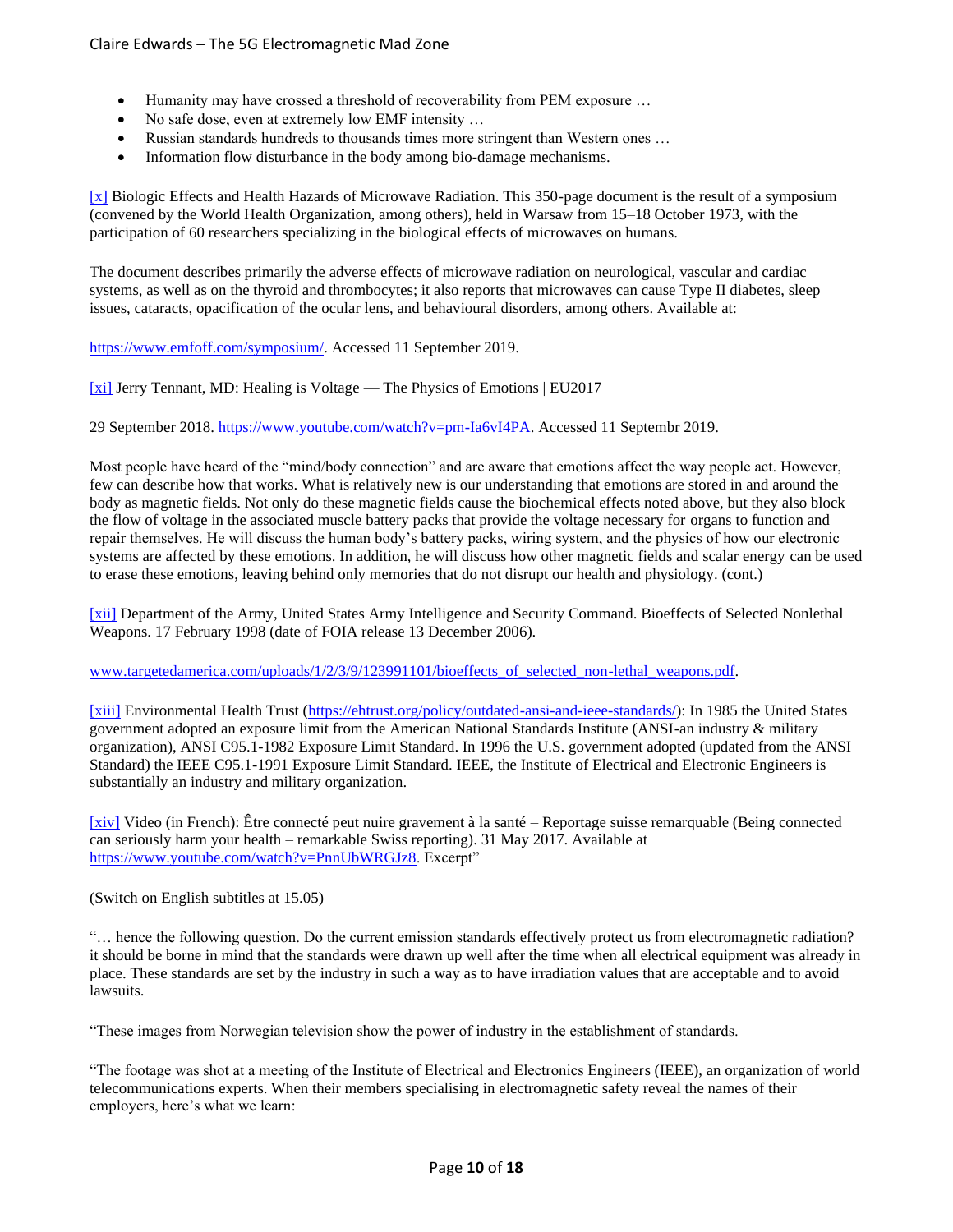"[(C Keito?), Motorola; (Mike Welby?), US Air Force; (?) US Army; Motorola; Alcatel-Lucent; US Air Force; Nokia; France Telecom; Ericsson; US Air Force]

"In fact, they are industry representatives. IEEE has issued recommendations on exposure values related to mobile telephony, which have been adopted without much modification by Europe and Switzerland.

"The standards are defined not for health protection, saying there are no effects, there are no risks. They simply say, "Above these values one is certain that there is a risk of biological effects in the short term". And actually that message has been distorted a bit by saying that below those values, nothing happens.

"In most countries today, the maximum exposure value for antennas is 61 volts per metre. Switzerland has adopted this standard by adding a precautionary principle limiting exposure to 6 volts per metre in places designated "places of sensitive use". This includes housing, schools, workstations inside buildings, some playgrounds, but not outdoor public spaces or transit areas such as railway stations.

"The telcos are constantly getting greedier. They want to get rid of the 6-volt per-metre straitjacket that they feel limits their activities. …"

[\[xv\]](applewebdata://0397F4EB-5BD7-4232-B1F6-19AF84E14EDE/#_ednref15) Amy Worthington. The Radiation Poisoning Of America. Global Research, 9 October 2007; Idaho Observer, 7 October 2007. Excerpt: "Prior to 1996, the wireless age was not coming online fast enough, primarily because communities had the authority to block the siting of cell towers. But the Federal Communications Act of 1996 made it nearly impossible for communities to stop construction of cell towers "even if they pose threats to public health and the environment. Since the decision to enter the age of wireless convenience was politically determined for us, we have forgotten well-documented safety and environmental concerns and, with a devil-may-care zeal that is lethally short-sighted, we have incorporated into our lives every wireless toy that comes on the market. We behave as if we are addicted to radiation. Our addiction to cell phones has led to harder "drugs" like wireless Internet. And now we are bathing in the radiation that our wireless enthusiasm has unleashed. Those who are addicted, uninformed, corporately biased and politically-influenced may dismiss our scientifically-sound concerns about the apocalyptic hazards of wireless radiation. Available at [https://www.cellphonetaskforce.org/the-radiation-poisoning-of-america/.](https://www.cellphonetaskforce.org/the-radiation-poisoning-of-america/) Accessed 11 September 2019.

[\[xvi\]](applewebdata://0397F4EB-5BD7-4232-B1F6-19AF84E14EDE/#_ednref16) Ibid. "Myriad symptoms of radiation poisoning can be induced at exposure levels hundreds, even thousands of times lower than current standards permit. Russia's public exposure standards are 100 times more stringent than ours because Russian scientists have consistently shown that, at U.S. exposure levels, humans develop pathological changes in heart, kidney, liver and brain tissues, plus cancers of all types."

[https://www.cellphonetaskforce.org/the-radiation-poisoning-of-america/.](https://www.cellphonetaskforce.org/the-radiation-poisoning-of-america/)

[\[xvii\]](applewebdata://0397F4EB-5BD7-4232-B1F6-19AF84E14EDE/#_ednref17) Disclaimer on icnirp website: ICNIRP e.V. undertakes all reasonable measures to ensure the reliability of information presented on the website, but does not guarantee the correctness, reliability, or completeness of the information and views published. The content of our website is provided to you for information only. We do not assume any responsibility for any damage, including direct or indirect loss suffered by users or third parties in connection with the use of our website and/or the information it contains, including for the use or the interpretation of any technical data, recommendations, or specifications available on our website. Available a[t https://www.icnirp.org/en/legal-notice.html.](https://www.icnirp.org/en/legal-notice.html) Accessed 11 Septembr 2019.

[\[xviii\]](applewebdata://0397F4EB-5BD7-4232-B1F6-19AF84E14EDE/#_ednref18) Bill Hicks on the Kennedy Assassination. Available at [https://www.youtube.com/watch?v=8aaqN7SqLpU.](https://www.youtube.com/watch?v=8aaqN7SqLpU) Accessed 11 Seotember 2019.

[\[xix\]](applewebdata://486B63CB-A0E4-4DC9-972E-DBB062329953/#_ednref1) Review: Biological and pathological effects of 2.45 GHz radiation on cells, fertility, brain, and behaviour. 26 June 2019. Available a[t http://www.emfsa.co.za/research-and-studies/review-biological-and-pathological-effects-of-2-45-ghz](http://www.emfsa.co.za/research-and-studies/review-biological-and-pathological-effects-of-2-45-ghz-radiation-on-cells-fertility-brain-and-behavior/)[radiation-on-cells-fertility-brain-and-behavior/.](http://www.emfsa.co.za/research-and-studies/review-biological-and-pathological-effects-of-2-45-ghz-radiation-on-cells-fertility-brain-and-behavior/) Accessed 13 September 2019. Original German: [https://www.diagnose](https://www.diagnose-funk.org/publikationen/artikel/detail&newsid=1256)[funk.org/publikationen/artikel/detail&newsid=1256.](https://www.diagnose-funk.org/publikationen/artikel/detail&newsid=1256) Conclusions: Based on the extensive body of research and the adverse health effects demonstrated in the majority of the studies, it is recommended that steps should be taken to minimize RF radiation exposure in accordance with official recommendations. Wired solutions should be given preference. Current exposure limits and SAR values do not protect from health risks associated with Wi-Fi radiation.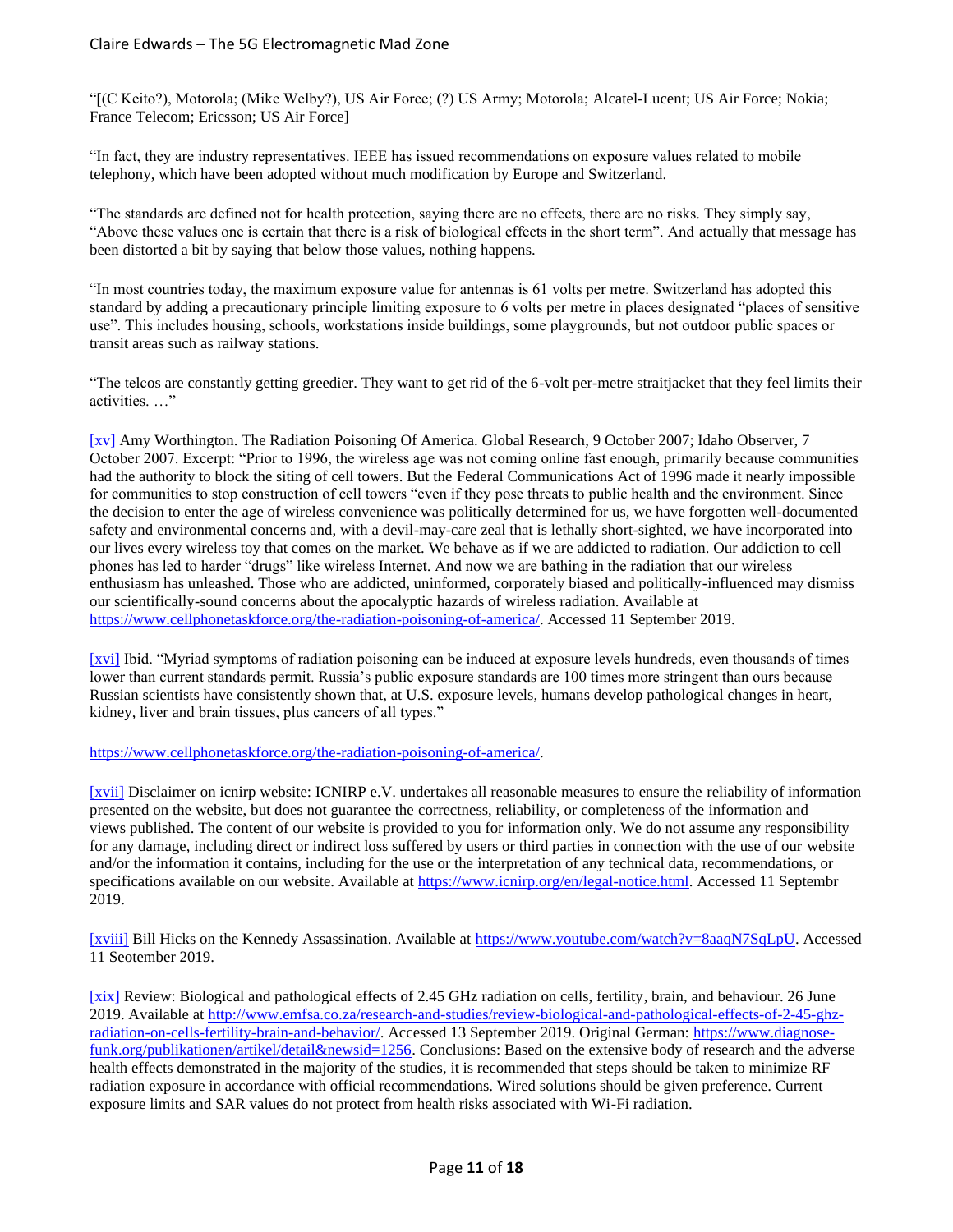[\[xx\]](applewebdata://486B63CB-A0E4-4DC9-972E-DBB062329953/#_ednref2) Dr. Lennart Hardell. ICNIRP draft on new radiofrequency guidelines is flawed. 2 July 2019. Available at [http://www.avaate.org/spip.php?article2828.](http://www.avaate.org/spip.php?article2828) Accessed 13 September 2019. "Most remarkable is that the science on health effects is still based on thermal (heating) effect from RFR just as the evaluations published 1998 and updated in 2009. In the draft only thermal effects are considered for health effects (page 7). Van Rongen states there is 'No evidence that RF-EMF causes such diseases as cancer' (page 8). These comments are based on the power point presentation. However, there is no evidence that non-thermal effects are considered and thus a large majority of scientific evidence on human health effects, not to mention hazards to the environment. Thus the basis for new guidelines is flawed and the whole presentation should be dismissed as scientifically flawed."

[\[xxi\]](applewebdata://486B63CB-A0E4-4DC9-972E-DBB062329953/#_ednref3) EMF Dosimetry (General methodology and RF region) EMF Dosimetry (General methodology and RF region). Dr. Soichi Watanabe, ICNIRP Member Affiliated with National Institute of Information and Communications Technology (NICT), Japan Available a[t https://www.icnirp.org/cms/upload/presentations/NIR2012pdf/watanabe.pdf.](https://www.icnirp.org/cms/upload/presentations/NIR2012pdf/watanabe.pdf) Accessed 13 September 2019.

[\[xxii\]](applewebdata://486B63CB-A0E4-4DC9-972E-DBB062329953/#_ednref4) Olga Sheean. The [World Health Organization] WHO cover-up that is costing us the Earth.

Video available at[: https://www.emfoff.com/cover-up/?fbclid=IwAR0x-](https://www.emfoff.com/cover-up/?fbclid=IwAR0x-VNP6A4UTpCgwasElSJOG_GyuswK3vED7piTY4RWDmAFPq-rlDwNckE)

[VNP6A4UTpCgwasElSJOG\\_GyuswK3vED7piTY4RWDmAFPq-rlDwNckE.](https://www.emfoff.com/cover-up/?fbclid=IwAR0x-VNP6A4UTpCgwasElSJOG_GyuswK3vED7piTY4RWDmAFPq-rlDwNckE) The facts about 5G and other sources of wireless radiation have been very skilfully downplayed and covered up by WHO, industry and governments, causing many people to believe it's not a problem. The truth is that it's causing havoc all over the planet. Find out what WHO and governments have been hiding from you. Download PDF – The WHO cover-up that is costing us the Earth: Are you ready to say goodbye? The 5G spin, the deeper truth and what you can do: [https://www.emfoff.com/wp](https://www.emfoff.com/wp-content/uploads/2019/06/WHO-cover-up.pdf)[content/uploads/2019/06/WHO-cover-up.pdf.](https://www.emfoff.com/wp-content/uploads/2019/06/WHO-cover-up.pdf)

[\[xxiii\]](applewebdata://486B63CB-A0E4-4DC9-972E-DBB062329953/#_ednref5) Belpomme D, Campagnac C, Irigaray P. Rev Environ Health. 2015;30(4):251-71. doi: 10.1515/reveh-2015-0027. Reliable disease biomarkers characterizing and identifying electrohypersensitivity and multiple chemical sensitivity as two etiopathogenic aspects of a unique pathological disorder.

[\[xxiv\]](applewebdata://57660306-E04F-451D-9184-72AF8487151D/#_ednref1) United Nations. Human Rights Council: 5G is cruel, inhuman and degrading treatment under resolution 39/46. 22 February 2019. Available at. [https://undocs.org/A/HRC/40/NGO/217/](https://undocs.org/A/HRC/40/NGO/217). Henry Lai: Cell Phones and Cancer – TalkingStickTV. 23 June 2011. Available at [https://youtu.be/NZl2MSHDKls.](https://youtu.be/NZl2MSHDKls) Accessed 13 September 2019.

[\[xxv\]](applewebdata://57660306-E04F-451D-9184-72AF8487151D/#_ednref2) Deadly Statistics. The chances of being killed i[na terrorist attacka](https://reason.com/archives/2011/09/06/how-scared-of-terrorism-should)re about 1 in 20 million. A person is as likely to b[ekilled by his or her own furniture,](https://www.theatlantic.com/international/archive/2012/06/americans-are-as-likely-to-be-killed-by-their-own-furniture-as-by-terrorism/258156/) and more likely to die in a car accident, drown in a bathtub, or in a building fire than from a terrorist attack. Available at [http://www.lifeinsurancequotes.org/additional-resources/deadly-statistics/.](http://www.lifeinsurancequotes.org/additional-resources/deadly-statistics/) Accessed 13 September 2019.

[\[xxvi\]](applewebdata://57660306-E04F-451D-9184-72AF8487151D/#_ednref3) Barrie Trower. Microwaves in weapons and wireless telecommunication. "Weapons utilize much less power [than telecom radiation]." Available at [https://www.youtube.com/watch?v=k3QeSOU8qC0.](https://www.youtube.com/watch?v=k3QeSOU8qC0) Accessed 13 September 2019.

[\[xxvii\]](applewebdata://57660306-E04F-451D-9184-72AF8487151D/#_ednref4) Peter Delos. "The Way to a New Phased Array Radar Architecture." TechTime: Electronics & Technology News. 15 January 2018. Available at [https://techtime.news/2018/01/ 15/analog-devices-phased-array-radar/.](https://techtime.news/2018/01/%2015/analog-devices-phased-array-radar/) Accessed 14 September 2019. "Although there is a lot of discussion of massive MIMO and automotive radar, it should not be forgotten that most of the recent radar development and beamforming R&D has been in the defense industry, and it is now being adapted for commercial applications. While phased array and beamforming moved from R&D efforts to reality in the 2000s, a new wave of defense focused arrays are now expected, enabled by industrial technology offering solutions that were previously cost prohibitive."

[\[xxviii\]](applewebdata://57660306-E04F-451D-9184-72AF8487151D/#_ednref5) Democracy Now! How Big Wireless War-Gamed the Science on Risks, While Making Customers Addicted to Their Phones. Available a[t https://youtu.be/un-vXIzIIOo.](https://youtu.be/un-vXIzIIOo) Accessed 13 September 2019. We continue our conversation with Mark Hertsgaard, The Nation's environment correspondent and investigative editor, who co-authored a major new exposé: "How Big Wireless Made Us Think That Cell Phones Are Safe." He discusses how wireless companies "war-gamed the science" by funding friendly studies and attacking critical ones; the potential dangers of the pending expansion of 5G with the "Internet of Things"; the role of the telecommunications industry officials turned federal regulators; and how companies deliberately addicted customers to this technology through the addition of social media.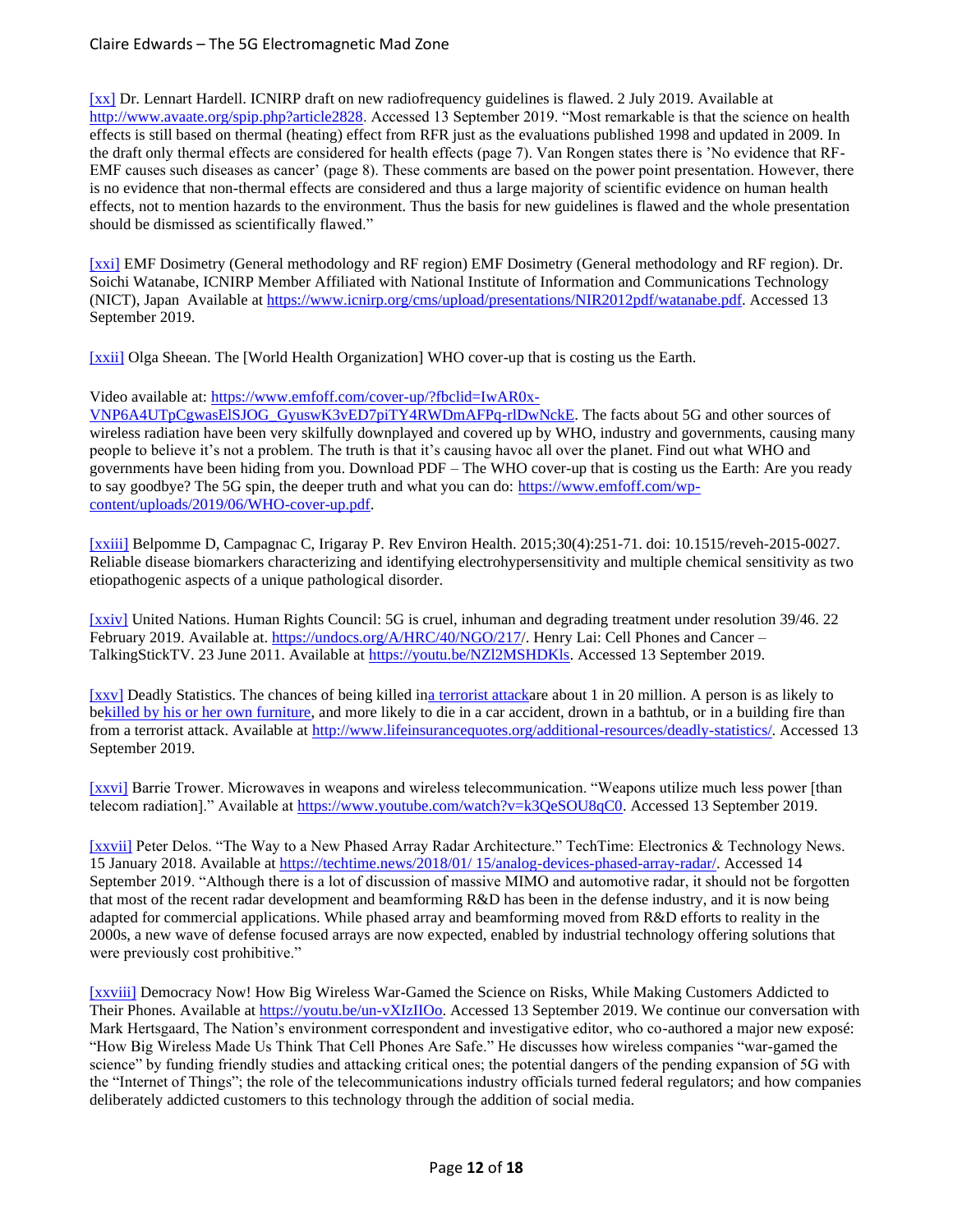[\[xxix\]](applewebdata://57660306-E04F-451D-9184-72AF8487151D/#_ednref6) Ben Piven. Rebelling against attention economy, Humane Tech movement expands: A growing coalition of social groups is pushing back against tech companies that feed digital addiction and overload. 25 July 2019. Available at

[https://www.aljazeera.com/ajimpact/rebelling-attention-economy-humane-tech-movement-expands-](https://www.aljazeera.com/ajimpact/rebelling-attention-economy-humane-tech-movement-expands-190724210851788.html)

[190724210851788.html.](https://www.aljazeera.com/ajimpact/rebelling-attention-economy-humane-tech-movement-expands-190724210851788.html) |Tristan Harris is fighting to save you. An ex-Google design ethicist, Harris cofounded the Time Well Spent movement and the Center for Humane Technology (CHT) to combat the 'existential threat' of unchecked technological power over humanity, from digital addiction and information overload to Twitter bots and political polarisation. CHT is trying to halt what it calls the 'downgrading' of humans by smartphones and social media – within an 'extractive' attention economy where Silicon Valley firms profit from "playing tricks" on people's minds. 'More than two billion people – a psychological footprint bigger than Christianity – are jacked into social platforms,' says a pamphlet from CHT. 'Algorithms recommend increasingly extreme, outrageous topics to keep us glued to tech sites fed by advertising … It's a race to the bottom of the brainstem.'"

[\[xxx\]](applewebdata://57660306-E04F-451D-9184-72AF8487151D/#_ednref7) Garfield Benjamin. Silicon Valley wants to read your mind – here's why you should be worried. 16 August 2019. Available at

[https://www.activistpost.com/2019/08/silicon-valley-wants-to-read-your-mind-heres-why-you-should-be](https://www.activistpost.com/2019/08/silicon-valley-wants-to-read-your-mind-heres-why-you-should-be-worried.html?utm_source=Activist+Post+Subscribers&utm_medium=email&utm_campaign=61979a3ea3-RSS_EMAIL_CAMPAIGN&utm_term=0_b0c7fb76bd-61979a3ea3-387959801)[worried.html?utm\\_source=Activist+Post+Subscribers&utm\\_medium=email&utm\\_campaign=61979a3ea3-](https://www.activistpost.com/2019/08/silicon-valley-wants-to-read-your-mind-heres-why-you-should-be-worried.html?utm_source=Activist+Post+Subscribers&utm_medium=email&utm_campaign=61979a3ea3-RSS_EMAIL_CAMPAIGN&utm_term=0_b0c7fb76bd-61979a3ea3-387959801) [RSS\\_EMAIL\\_CAMPAIGN&utm\\_term=0\\_b0c7fb76bd-61979a3ea3-387959801.](https://www.activistpost.com/2019/08/silicon-valley-wants-to-read-your-mind-heres-why-you-should-be-worried.html?utm_source=Activist+Post+Subscribers&utm_medium=email&utm_campaign=61979a3ea3-RSS_EMAIL_CAMPAIGN&utm_term=0_b0c7fb76bd-61979a3ea3-387959801) Accessed 13 September 2019. "Not content with monitoring almost everything you do online, Facebook now wants to read your mind as well. The social media giant recently announced a breakthrough in its plan to create a device that reads people's brainwaves to allow them to type just by thinking. And Elon Musk wants to go even further. One of the Tesla boss's other companies, Neuralink, is developing a brain implant to connect people's minds directly to a computer. Musk admits that he takes inspiration from science fiction, and that he wants to make sure humans can 'keep up' with artificial intelligence. He seems to have missed the part of sci-fi that acts as a warning for the implications of technology. These mind-reading systems could affect our privacy, security, identity, equality and personal safety. Do we really want all that left to companies with philosophies such as that of Facebook's former mantra, 'move fast and break things'?"

[\[xxxi\]](applewebdata://57660306-E04F-451D-9184-72AF8487151D/#_ednref8) TWiT Tech Podcast Network. What is surveillance capitalism? [selling behavioural data on human beings]. 11 January 2019. Available at

[https://www.youtube.com/watch?time\\_continue=42&v=pD3Gw8rvcJ8.](https://www.youtube.com/watch?time_continue=42&v=pD3Gw8rvcJ8) Accessed 13 September 2019. Shoshana Zuboff is the author of *The Age of Surveillance Capitalism: The Fight for a Human Future*[\(https://amzn.to/2H8B207\)](https://amzn.to/2H8B207) at the New Frontier of Power. She talks with Leo Laporte about how social media is being used to influence people. Watch the full episode at [https://twit.tv/tri/380.](https://twit.tv/tri/380) Host: Leo Laporte Guest: Shoshana Zuboff

[\[xxxii\]](applewebdata://57660306-E04F-451D-9184-72AF8487151D/#_ednref9) Oxfam. Just 8 men own same wealth as half the world. 16 January 2017. Available at

[https://www.oxfam.org/en/pressroom/pressreleases/2017-01-16/just-8-men-own-same-wealth-half-world.](https://www.oxfam.org/en/pressroom/pressreleases/2017-01-16/just-8-men-own-same-wealth-half-world) Accessed 13 September 2019. "Eight men own the same wealth as the 3.6 billion people who make up the poorest half of humanity, according to a new report published by Oxfam today to mark the annual meeting of political and business leaders in Davos. Oxfam's report, '**[An economy for the 99 percent](https://www.oxfam.org/en/research/economy-99)**', shows that the gap between rich and poor is far greater than had been feared. It details how big business and the super-rich are fuelling the inequality crisis by dodging taxes, driving down wages and using their power to influence politics. It calls for a fundamental change in the way we manage our economies so that they work for all people, and not just a fortunate few."

[\[xxxiii\]](applewebdata://57660306-E04F-451D-9184-72AF8487151D/#_ednref10) Marco Cáceres. Scientist Says 1 in 2 Children Born in 2025 Will Be Autistic – Something is Clearly Causing this Health Crisis of Historic Proportions. Available at [http://humansarefree.com/2019/07/scientist-says-1-in-2-children-born](http://humansarefree.com/2019/07/scientist-says-1-in-2-children-born-in.html)[in.html.](http://humansarefree.com/2019/07/scientist-says-1-in-2-children-born-in.html) Accessed 13 September 2019. "On June 5, 2014, senior research scientist Stephanie Seneff, PhD of the Massachusetts Institute of Technology's (MIT) Computer Science and Artificial Intelligence Laboratory made the following statement at an event sponsored by the Groton Wellness organization in Groton, Massachusetts: 'At today's rate, by 2025, 1 in 2 children will be autistic'.

[\[xxxiv\]](applewebdata://57660306-E04F-451D-9184-72AF8487151D/#_ednref11) Anna Remington. The Conversation. Why employing autistic people makes good business sense. 14 April 2015. Available a[t https://theconversation.com/why-employing-autistic-people-makes-good-business-sense-39948.](https://theconversation.com/why-employing-autistic-people-makes-good-business-sense-39948) Accessed 13 September 2019. "Microsoft has announced its intention to hire more autistic people – not as a charitable enterprise but because, as corporate vice-president Mary Ellen Smith said: 'People with autism bring strengths that we need at Microsoft.' Employing autistic people makes good business sense. Microsoft is not the only firm to reach this conclusion. More and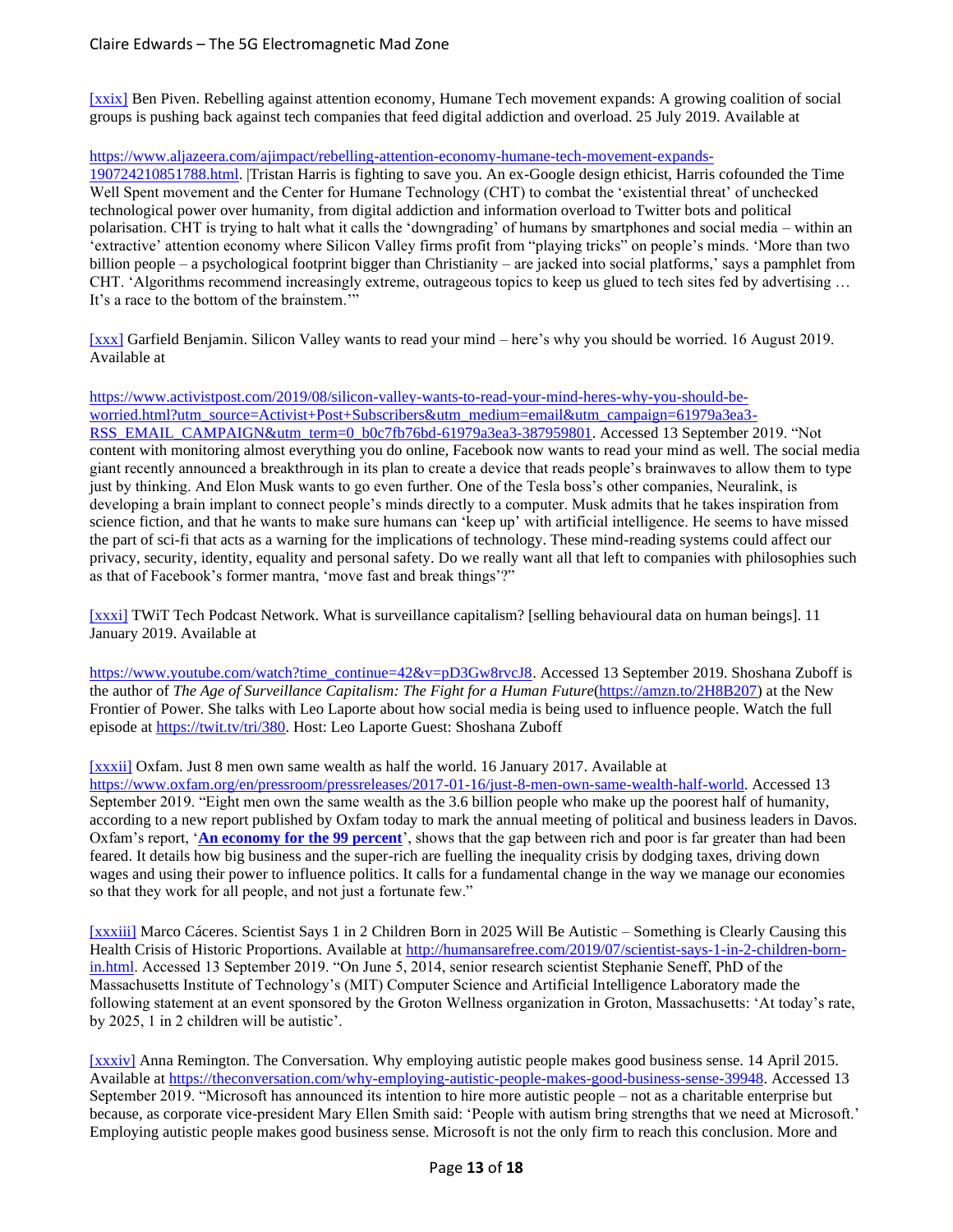more companies are beginning to seek employees from the pool of autistic talent. [Specialisternei](http://uk.specialisterne.com/)s a consultancy that recruits only autistic individuals. Originally based in Denmark it now operates in 12 countries worldwide and is currently working with Microsoft."

#### [\[xxxv\]](applewebdata://57660306-E04F-451D-9184-72AF8487151D/#_ednref12) Confessions of an Economic Hitman – John Perkins. Available at

[https://www.youtube.com/watch?v=XWuAct1BxHU.](https://www.youtube.com/watch?v=XWuAct1BxHU) Accessed 13 September 2019. "Economic Hit Man (EHMs) are highly paid professionals who cheat countries around the globe out of trillions of dollars. They funnel money from the World Bank, the U.S. Agency for International Development (USAID), and other foreign "aid" organizations into the coffers of huge corporations and the pockets of a few wealthy families who control the planet's natural resources. Their tools included fraudulent financial reports, rigged elections, payoffs, extortion, sex, and murder. They play a game as old as empire, but one that has taken on new and terrifying dimensions during this time of globalization.

"Perkins charges that the proposed conditions for this debt forgiveness require countries to privatise their health, education, electric, water and other public services. Those countries would also have to discontinue subsidies and trade restrictions that support local business, but accept the continued subsidization of certain G8 businesses by the US and other G8 countries, and the erection of trade barriers on imports that threaten G8 industries."

[\[xxxvi\]](applewebdata://57660306-E04F-451D-9184-72AF8487151D/#_ednref13) Katie Rooney. TIME. Naomi Klein on 'Disaster Capitalism'. 27 September 2007. Available at [http://tsd.naomiklein.org/shock-doctrine/reviews/time-magazine-disaster-capitalism.](http://tsd.naomiklein.org/shock-doctrine/reviews/time-magazine-disaster-capitalism) "In *The Shock Doctrine: The Rise of Disaster Capitalism*, Naomi Klein, best known for her 2000 book *No Logo: Taking Aim at the Brand Bullies*, explores how capitalism came to dominate the world, from Chile to Russia, China to Iraq, South Africa to Canada, with the help of violent shock tactics in times of natural disaster or tragedy. Released in the U.S. September 18 and throughout Europe and Canada the week before that, the book counters the theory that unfettered capitalism and a successful democracy go handin-hand. TIME sat down with Klein to discuss her conclusions, the research process and what kind of impact she's hoping her new book will have."

[\[xxxvii\]](applewebdata://57660306-E04F-451D-9184-72AF8487151D/#_ednref14) Computing Forever. Facebook & Google: The Age of Surveillance Capitalism. Available at [https://www.youtube.com/watch?time\\_continue=92&v=Ya1eTbTUUvc.](https://www.youtube.com/watch?time_continue=92&v=Ya1eTbTUUvc) Accessed 13 September 2019.

[\[xxxviii\]](applewebdata://57660306-E04F-451D-9184-72AF8487151D/#_ednref15) World Health Organization, United Nations Environment Programme and International Radiation Protection Association (IRPA, predecessor to ICNIRP): Environmental Health Criteria 16: Radiofrequency and Microwaves. 1981. Available a[t https://apps.who.int/iris/bitstream/handle/10665/39107/9241540761\\_eng.pdf.](https://apps.who.int/iris/bitstream/handle/10665/39107/9241540761_eng.pdf) Accessed 13 September 2019. Excerpts: "… *General population exposure from man-made sources of microwave and RF radiation now exceeds that from natural sources by many orders of magnitude*. … increased levels of environmental electromagnetic radiation may constitute a problem in many countries. … … Problems of pollution range from … to *direct risks to the health of individuals*. … Lesions have been found in the internal organs of animals exposed for prolonged periods during which there was no significant rise in rectal temperature. Furthermore, *such animals did not show any overt signs of distress. Acute exposures may cause injury to the eye.*The cornea and crystalline lens are particularly susceptible to injury within the frequency range of 1-300 GHz. The cornea is at greatest risk between 10 and 300 GHz and the crystalline lens from 1 to 10 GHz. … A highly conservative approach would be to keep exposure limits close to natural background levels. However, this is not technically feasible. A reasonable risk-benefit analysis has to be considered. [*Author's translation: In order to protect industry and the military, people must die*.]… National and international agreements on exposure limits, ways and means of controlling this type of environmental pollution, and concerted efforts to implement such agreements are needed." (emphasis added)

[\[xxxix\]](applewebdata://57660306-E04F-451D-9184-72AF8487151D/#_ednref16) George Carlo, Ph.D, M.S., J.D. "Letter To AT&T Chairman C. Michael Armstrong from Wireless Technology Research (WTR) Chairman Dr. George L. Carlo." *Aegis Corporation*online, publisher. [http://www.goaegis.com/articles/gcarlo\\_100799.html.](http://www.goaegis.com/articles/gcarlo_100799.html) This letter claims the occurrence of brain cancer and certain types of tumors among cellular phone users is twice that of non-users. Dr. Carlo is requesting AT&T's assistance to distribute this information to consumers so that they can make an "informed judgment about how much of this unknown risk they wish to assume in their use of wireless phones." A signed copy of this letter was also sent to a panel of experts convened by the British Parliament to evaluate the science and health concerns regarding wireless communications.

Tom Wheeler suppressed the Wireless Technology Research report. He became Chairman of the Federal Communications Commission (FCC) in 2013 and [ushered in 5G with great fanfare in 2016,](https://www.youtube.com/watch?v=22QlpjXR6DY) in full knowledge of its catastrophic consequences. See Peter G. Tocci. Wireless Technology: Ultra Convenient. Endlessly Entertaining. Criminally Instigated.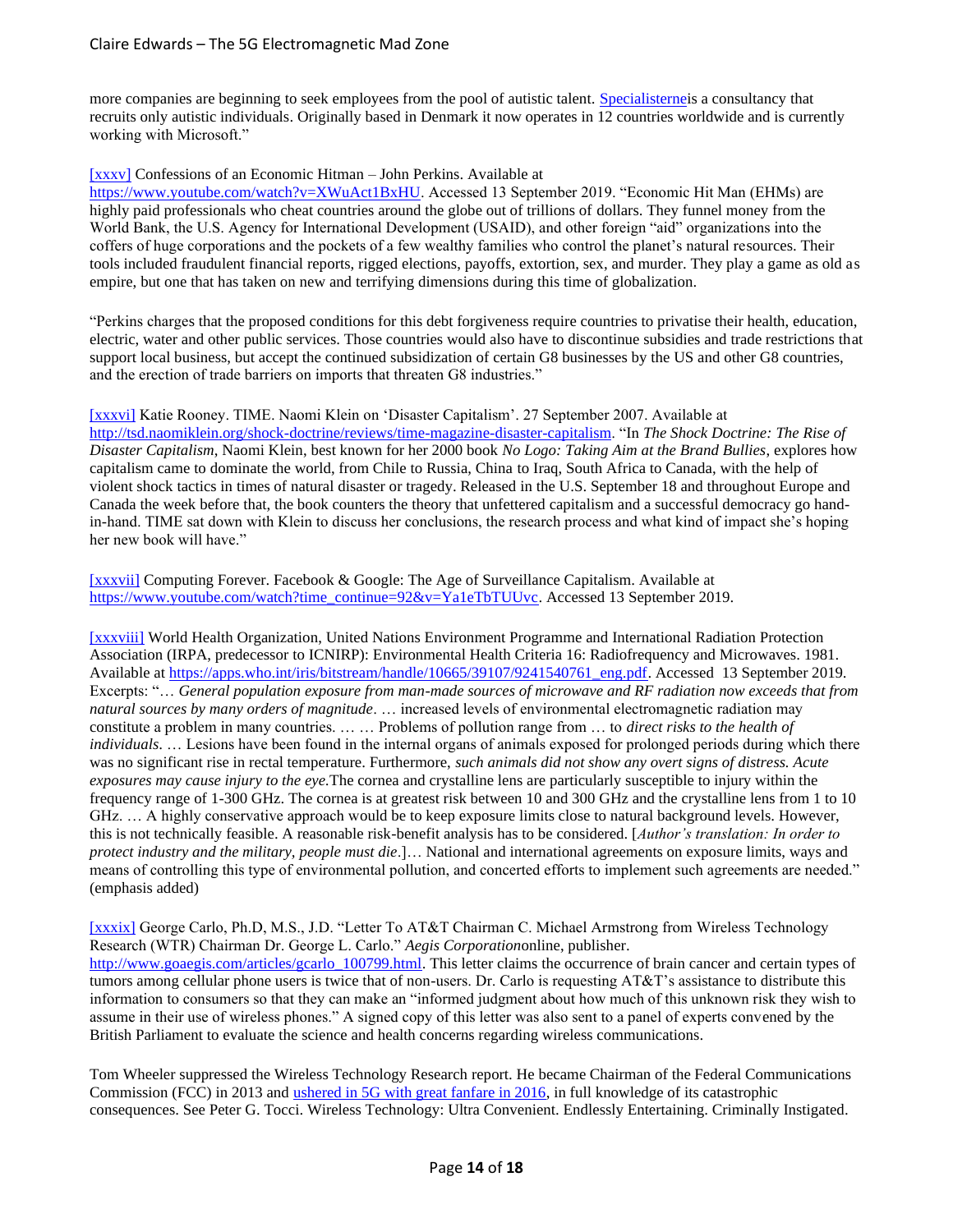Terminally Pathological. 9 February 2019. Available at [https://www.activistpost.com/2019/02/wireless-technology-ultra](https://www.activistpost.com/2019/02/wireless-technology-ultra-convenient-endlessly-entertaining-criminally-instigated-terminally-pathological.html)[convenient-endlessly-entertaining-criminally-instigated-terminally-pathological.html.](https://www.activistpost.com/2019/02/wireless-technology-ultra-convenient-endlessly-entertaining-criminally-instigated-terminally-pathological.html) Accessed 13 September 2019.

[\[xl\]](applewebdata://57660306-E04F-451D-9184-72AF8487151D/#_ednref17) No Place To Hide – Newsletter of the Cellular Phone Taskforce Inc. February 2001. Influence of high-frequency electromagnetic radiation at non-thermal intensities on the human body (a review of work by Russian and Ukrainian researchers)

[https://magdahavas.com/wp-content/uploads/2018/02/RFR-Russian-Ukrainian-1.pdf.](https://magdahavas.com/wp-content/uploads/2018/02/RFR-Russian-Ukrainian-1.pdf)

[\[xli\]](applewebdata://57660306-E04F-451D-9184-72AF8487151D/#_ednref18) Igor Ogorodnev. I am terrified of 'children's crusader' Greta Thunberg – and you should be too. 13 March 2019. [https://www.rt.com/op-ed/453730-greta-thunberg-environmental-activist-crusader-saint/.](https://www.rt.com/op-ed/453730-greta-thunberg-environmental-activist-crusader-saint/)

[\[xlii\]](applewebdata://57660306-E04F-451D-9184-72AF8487151D/#_ednref19) Greenpeace pioneer: "Climate change neither dangerous nor man-made." 13 August 2019. Available at [https://www.youtube.com/watch?v=vPQD5iejbnA.](https://www.youtube.com/watch?v=vPQD5iejbnA) According to Moore, climate change is a completely natural phenomenon. The current modern warm period began 300 years ago, when the Little Ice Age came to an end. "Nothing to be afraid of," stresses Moore. But the climate alarmists have lived off frightening people. Most scientists who speak of a crisis would be earning their living from government contracts. Watch the entre broadcast to find out why Moore is an important voice to listen to in the current climate hysteria.

[\[xliii\]](applewebdata://8FA63EF7-5117-4CAC-BFC8-A3EA939C71DC/#_ednref1) Eli Beer. Jerusalem Post. Children are dying because parents are on their phones. 3 August 2019. [https://www.jpost.com/Opinion/Children-are-dying-because-parents-are-on-their-phones-597552.](https://www.jpost.com/Opinion/Children-are-dying-because-parents-are-on-their-phones-597552) Last year, the German Lifeguarding Association published findings that drew a direct link between children dying in the water and parents cellphone usage at the time of death.

[\[xliv\]](applewebdata://8FA63EF7-5117-4CAC-BFC8-A3EA939C71DC/#_ednref2) Tim Henderson. Stateline. Too Many Pedestrians Injured by Looking at Their Phones. 11 December 2014. Available at [https://www.governing.com/topics/transportation-infrastructure/too-many-pedestrians-injured-by-looking-at-their](https://www.governing.com/topics/transportation-infrastructure/too-many-pedestrians-injured-by-looking-at-their-phones.html)[phones.html.](https://www.governing.com/topics/transportation-infrastructure/too-many-pedestrians-injured-by-looking-at-their-phones.html) Accessed 13 September 2019. "They walk in front of cars, and into tree limbs and street signs. They fall off curbs and bridges into wet cement and creek beds. They are distracted walkers who, while calling or texting on mobile phones, have suffered cuts and bruises, sustained serious head injuries or even been killed."

[\[xlv\]](applewebdata://8FA63EF7-5117-4CAC-BFC8-A3EA939C71DC/#_ednref3) Review: Biological and pathological effects … op. cit.

[\[xlvi\]](applewebdata://8FA63EF7-5117-4CAC-BFC8-A3EA939C71DC/#_ednref4) Ray Broomhall. Cell phone magnetic fields breach WHO's 0.3μT safety limit at 6,200 μT – dangerous to children. September 2019. Available at [https://emrlegaleducation.com/latest-updates/.](https://emrlegaleducation.com/latest-updates/) Download slide show: [https://emrlegaleducation.com/wp-content/uploads/2019/09/Cell-phone-magnetic-fields-breach-WHOs-0.3uT-safety-limit](https://emrlegaleducation.com/wp-content/uploads/2019/09/Cell-phone-magnetic-fields-breach-WHOs-0.3uT-safety-limit-at-6200uT.pptx)[at-6200uT.pptx.](https://emrlegaleducation.com/wp-content/uploads/2019/09/Cell-phone-magnetic-fields-breach-WHOs-0.3uT-safety-limit-at-6200uT.pptx)

An important slide show that clearly shows that cell phones are massively dangerous to children.

[\[xlvii\]](applewebdata://8FA63EF7-5117-4CAC-BFC8-A3EA939C71DC/#_ednref5) European Parliament. April 2019. 5G Deployment: State of Play in Europe, USA and Asia. Available at [www.europarl.europa.eu/RegData/etudes/IDAN/2019/631060/IPOL\\_IDA\(2019\)631060\\_EN.pdf.](https://www.europarl.europa.eu/RegData/etudes/IDAN/2019/631060/IPOL_IDA(2019)631060_EN.pdf) "The notion of a 'race' is part of the campaign but it is becoming clear that the technology will take much longer than earlier generations to perfect. China, for instance, sees 5G as at least a ten-year programme to become fully working and completely rolled out nationally. This is because the technologies involved with 5G are much more complex. One aspect, for example, that is not well understood today is the unpredictable propagation patterns that could result in unacceptable levels of human exposure to electromagnetic radiation."

[\[xlvii\]](applewebdata://8FA63EF7-5117-4CAC-BFC8-A3EA939C71DC/#_ednref6) Blue Cross Blue Shield. The Health of America. The Health of Millennials. 24 April 2019. Available a[thttps://www.bcbs.com/the-health-of-america/reports/the-health-of-millennials.](https://www.bcbs.com/the-health-of-america/reports/the-health-of-millennials) Accessed 13 September 2019.

[\[xlviii\]](applewebdata://8FA63EF7-5117-4CAC-BFC8-A3EA939C71DC/#_ednref7) Télévision Suisse Romande. Être connecté peut nuire gravement à la santé – Reportage suisse remarquable (Being connected can seriously harm your health – remarkable Swiss reporting). 31 May 2017. Available at [https://www.youtube.com/watch?v=PnnUbWRGJz8.](https://www.youtube.com/watch?v=PnnUbWRGJz8) Translation: "These images from Norwegian television show the power of industry in the establishment of standards.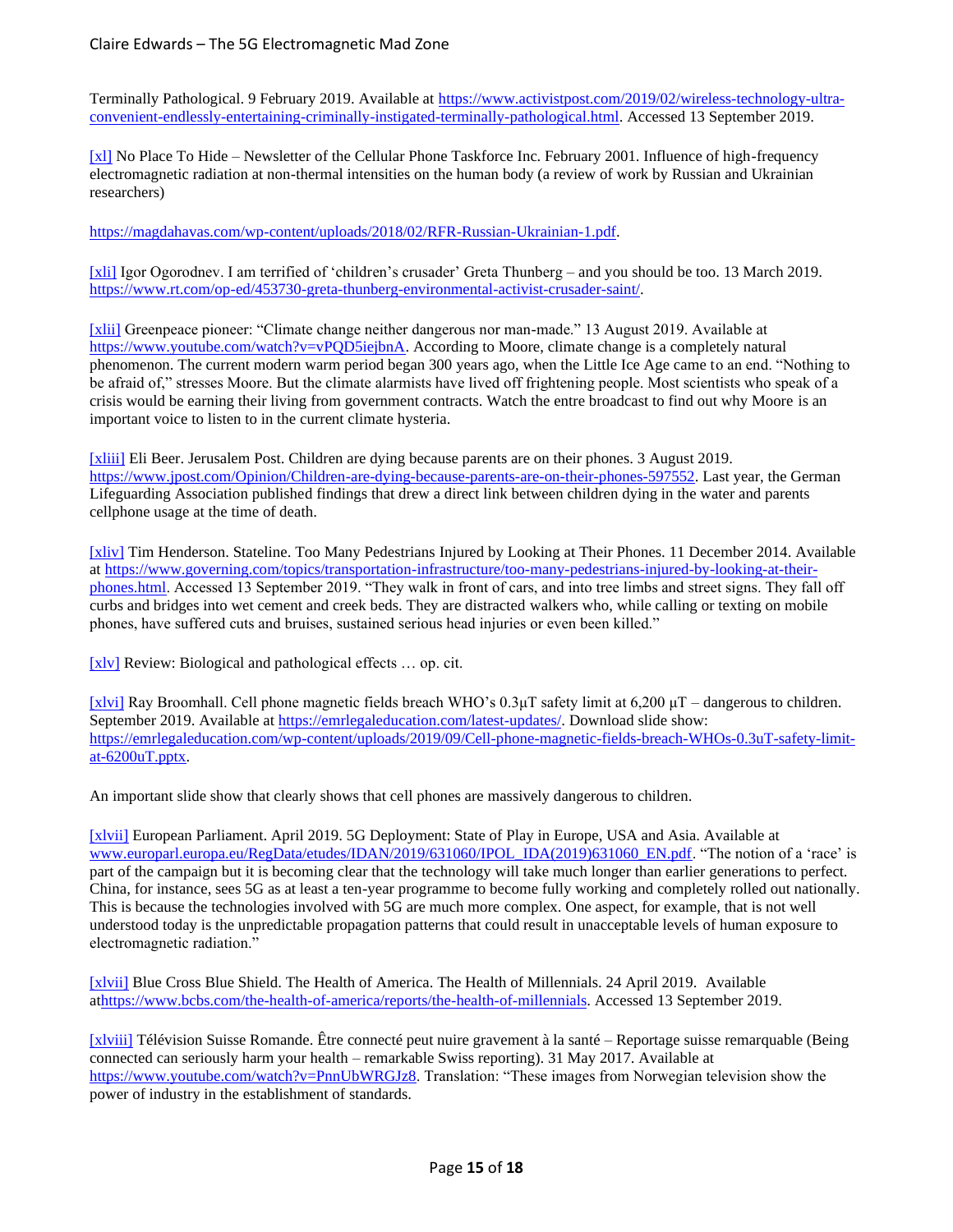"The footage was shot at a meeting of the Institute of Electrical and Electronics Engineers (IEEE), an organization of world telecommunications experts. When their members specializing in electromagnetic safety revealthe names of their employers, here's what we learn:

[Audio: (C Keito?), Motorola; (Mike Welby?), US Air Force; (?) US Army; Motorola; Alcatel-Lucent; US Air Force; Nokia; France Telecom; Ericsson; US Air Force]

"In fact, they are industry representatives. IEEE has issued recommendations on exposure values related to mobile telephony, which have been adopted without much modification by Europe and Switzerland.

"The standards are defined not for health protection, saying there are no effects, there are no risks. They simply say, "Above these values one is certain that there is a risk of biological effects in the short term". And actually that message has been distorted a bit by saying that below those values, nothing happens."

[l] Brett Molina. USA Today. Blue light from phones, tablets could accelerate blindness and hurt vision, study finds. 13 August 2018. Available at [https://eu.usatoday.com/story/tech/nation-now/2018/08/13/blue-light-phones-tablets-could](https://eu.usatoday.com/story/tech/nation-now/2018/08/13/blue-light-phones-tablets-could-accelerate-blindness-study/974837002/)[accelerate-blindness-study/974837002/.](https://eu.usatoday.com/story/tech/nation-now/2018/08/13/blue-light-phones-tablets-could-accelerate-blindness-study/974837002/) Accessed 13 September 2019.

[\[li\]](applewebdata://2B9750EB-75C3-43B4-B46B-5F79920D96DD/#_ednref1) Josh Loeb.London councils remove almost 50,000 trees in five years: 'Our canopy is vanishing'. 2 May 2017. Available at [https://eandt.theiet.org/content/articles/2017/05/our-canopy-is-vanishing-london-councils-remove-almost-50-000-trees](https://eandt.theiet.org/content/articles/2017/05/our-canopy-is-vanishing-london-councils-remove-almost-50-000-trees-in-five-years/)[in-five-years/.](https://eandt.theiet.org/content/articles/2017/05/our-canopy-is-vanishing-london-councils-remove-almost-50-000-trees-in-five-years/) Accessed 13 September 2019. Sandra Laville. The Guardian. Millions of trees at risk in secretive Network Rail felling programme: Plan to stop leaves and branches falling on lines has already led to thousands of trees being chopped down. 29 April 2018. Available at [https://www.theguardian.com/business/2018/apr/29/millions-of-trees-at-risk-in](https://www.theguardian.com/business/2018/apr/29/millions-of-trees-at-risk-in-secretive-network-rail-felling-programme)[secretive-network-rail-felling-programme.](https://www.theguardian.com/business/2018/apr/29/millions-of-trees-at-risk-in-secretive-network-rail-felling-programme) Accessed 13 September 2019.

[\[lii\]](applewebdata://2B9750EB-75C3-43B4-B46B-5F79920D96DD/#_ednref2) University of Surrey.5G Whitepaper: Meeting the Challenge of "Universal" Coverage, Reach and Reliability in the Coming 5G Era. Available at [https://www.surrey.ac.uk/sites/default/files/2018-03/white-paper-rural-5G-vision.pdf.](https://www.surrey.ac.uk/sites/default/files/2018-03/white-paper-rural-5G-vision.pdf) Accessed 13 September 2019. "Having adjacent trees and or building at comparable heights to the mast can reduce coverage by as much as 70% in that direction, which is not in the interests of the operator, the local planning authorities and more importantly the mobile phone user. This is the source of many of today's mobile coverage issues for consumers in many rural locations."

[\[liii\]](applewebdata://2B9750EB-75C3-43B4-B46B-5F79920D96DD/#_ednref3) Dana Dovey. Newsweek. Radiation From Cellphones, Wi-Fi Is Hurting the Birds and the Bees; 5G May Make It Worse. 19 May 2018. Available at [https://www.newsweek.com/migratory-birds-bee-navigation-5g-technology](https://www.newsweek.com/migratory-birds-bee-navigation-5g-technology-electromagnetic-radiation-934830)[electromagnetic-radiation-934830.](https://www.newsweek.com/migratory-birds-bee-navigation-5g-technology-electromagnetic-radiation-934830) Accessed 13 September 2019.

[\[liv\]](applewebdata://2B9750EB-75C3-43B4-B46B-5F79920D96DD/#_ednref4) 'Hyperalarming' study shows massive insect loss. From the Washington Post, 15 October 2018. Available at [https://smombiegate.org/hyperalarming-study-shows-massive-insect-loss/.](https://smombiegate.org/hyperalarming-study-shows-massive-insect-loss/) Accessed 13 September 2019. "Insects around the world are in a crisis, according to a small but growing number of long-term studies showing dramatic declines in invertebrate populations. A [new reports](http://www.pnas.org/cgi/doi/10.1073/pnas.1722477115)uggests that the problem is more widespread than scientists realized. Huge numbers of bugs have been lost in a pristine national forest in Puerto Rico, the study found, and the forest's insect-eating animals have gone missing, too.

"In 2014, an international team of biologists estimated that, in the past 35 years, the abundance of invertebrates such as beetles and bees had [decreased by 45 percent.](http://science.sciencemag.org/content/345/6195/401.full) In places where long-term insect data are available, mainly in Europe, insect numbers are plummeting. A study last year showed a 76 percen[tdecrease in flying insectsi](https://www.washingtonpost.com/news/speaking-of-science/wp/2017/10/18/this-is-very-alarming-flying-insects-vanish-from-nature-preserves/?utm_term=.646ed11d4999)n the past few decades in German nature preserves.

"The latest report, published Monday in the Proceedings of the National Academy of Sciences, shows that this startling loss of insect abundance extends to the Americas. The study's authors implicate climate change in the loss of tropical invertebrates….SNIP"

*Note from reader*: "When I checked on the location of the "pristine national forest" in Puerto Rico, mentioned in the article, I found that it is located approximately 50 miles from Cayey Puerto Rico, the home to the WSR-88 Doppler Radar which is one of the most powerful and advanced weather surveillance doppler radars in the world, transmitting at 750,000 watts. Cayey is a mountain municipality in central Puerto Rico with the radar facility located on the central mountain. Whether or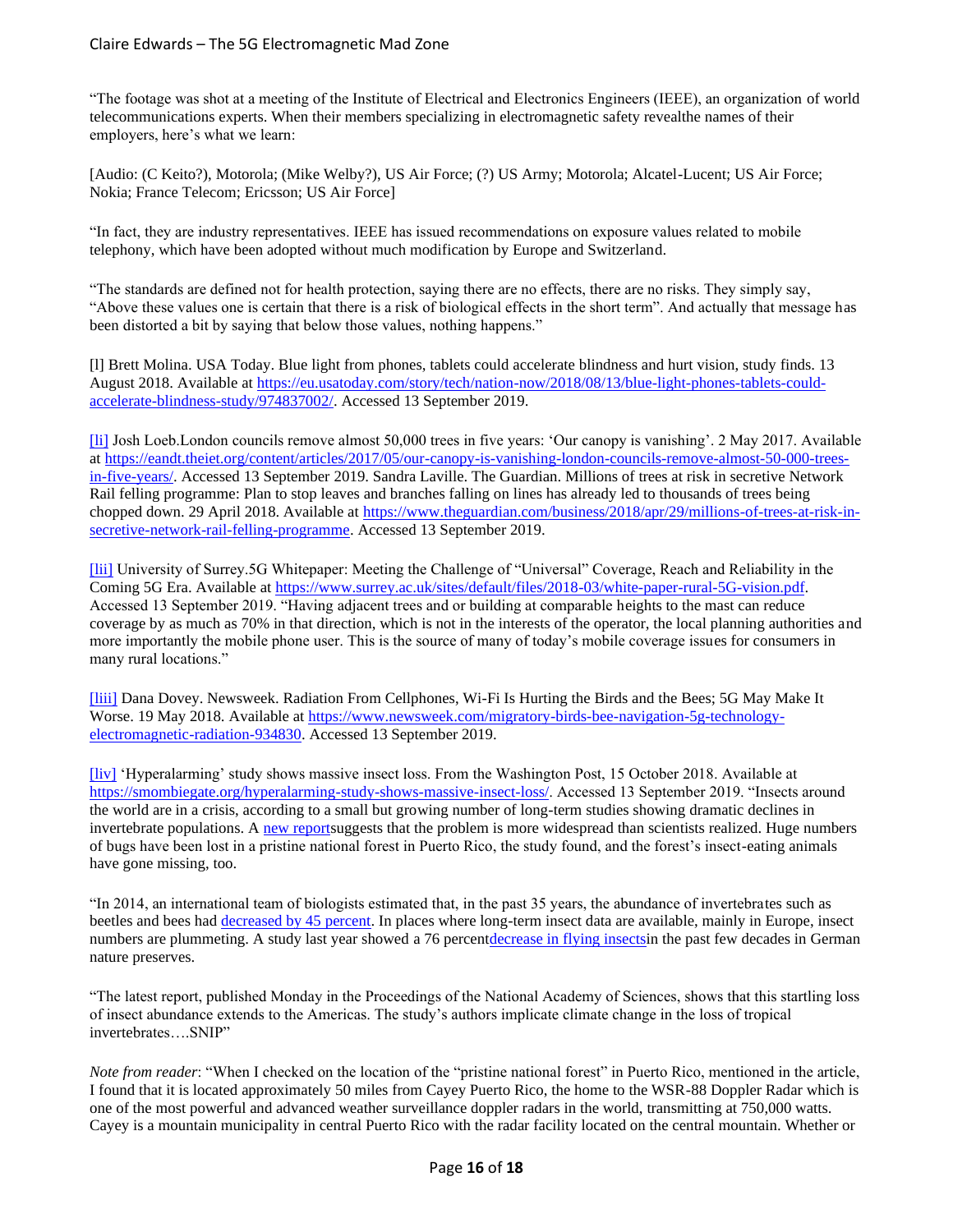not this has anything to do with the decline in insects of the national forest is an interesting question. Perhaps not so pristine after all….."

[\[lv\]](applewebdata://2B9750EB-75C3-43B4-B46B-5F79920D96DD/#_ednref5) Arthur Firstenberg. 5G, Birds, Bees, and Humanity. 12 May 2019. Available at. [https://www.youtube.com/watch?v=MpdJ\\_t5XMvw.](https://www.youtube.com/watch?v=MpdJ_t5XMvw)

[\[lvi\]](applewebdata://2B9750EB-75C3-43B4-B46B-5F79920D96DD/#_ednref6) Professor Emeritus Martin Pall. Letter to California Legislators. 7 August 2017. [https://ehtrust.org/wp](https://ehtrust.org/wp-content/uploads/Pall-Letter-to-CalLegis-FINAL-8-7-17.pdf)[content/uploads/Pall-Letter-to-CalLegis-FINAL-8-7-17.pdf.](https://ehtrust.org/wp-content/uploads/Pall-Letter-to-CalLegis-FINAL-8-7-17.pdf) Accessed 13 September 2019. "None of our wireless communication devices are ever tested biologically for safety – not cell phone towers, not cell phones, not Wi-Fi, not cordless phones, not smart meters and certainly not 5G phones, or radar units in cars – before they are put out to irradiate an unsuspecting public."

[\[lvii\]](applewebdata://2B9750EB-75C3-43B4-B46B-5F79920D96DD/#_ednref7) Irradiated: A comprehensive compilation and analysis of the literature on radiofrequency fields and the negative biological impacts of non-ionizing electromagnetic fields (particularly radiofrequency fields) on biological organisms (416 pages). Available at [https://wirelessaction.wordpress.com/irradiated/.](https://wirelessaction.wordpress.com/irradiated/) Accessed 14 September 2019.

#### "*Our genetic legacy, our children, should be listed as an endangered species*

The most obscene aspect of this ever-present technology is the unrestrained proliferation of Wi-Fi in schools (the use of Wi-Fi is not even necessary; schools can be wired with telecommunication cables, as has been used for decades). If after exposure at school, children go home to another wireless environment, then they are exposed day and night. Children are more harmed by RF than adults; in essence we are destroying the future potential of our collective gene pool."

[\[lviii\]](applewebdata://2B9750EB-75C3-43B4-B46B-5F79920D96DD/#_ednref8) France. Agence Nationale de Sécurité Sanitaire de l'Alimentation, de l'Environnement et du Travail (ANSES) Effets sur la santé humaine et sur l'environnement (faune et flore) des diodes électroluminescentes (LED) (Effects of light emitting diodes on human health and the environment (flora and fauna)). April 2019. Available at [https://www.anses.fr/fr/system/files/AP2014SA0253Ra-Anx.pdf.](https://www.anses.fr/fr/system/files/AP2014SA0253Ra-Anx.pdf) Review of report, a[t https://www.sante-sur-le](https://www.sante-sur-le-net.com/lumiere-bleue-led-nefaste-sante-environnement/)[net.com/lumiere-bleue-led-nefaste-sante-environnement/:](https://www.sante-sur-le-net.com/lumiere-bleue-led-nefaste-sante-environnement/) "A negative impact on health and the environment – Recent studies on LED technology have shown that the blue light emitted is potentially harmful to health at at least two levels:

- Direct retinal toxicity, which may lead to a decrease in visual acuity, even with brief exposure
- Increased risk of AMD (Age-Related Macular Degeneration) with chronic exposure
- A risk of glare especially with LED headlights, which can be sources of accidents especially in the elderly
- An impact on the biological clock and sleep, when people expose themselves to the blue light of LEDs at the end of the day.

Other health effects of LED lights may result from the high variability in light intensity. This variability can lead to headaches or eyestrain, especially in children and adolescents.

But health would not be the only victim of LEDs, which could also impact the environment and biodiversity. Scientific studies show an increase in mortality and a reduction in animal and plant biodiversity in lighted environments at night.

In response to these findings, ANSES issued in its last report several recommendations aimed at limiting the population's exposure to LED light rich in blue. Its main recommendations are as follows:

- Give as much preference as possible to domestic lighting of the "hot white" typ
- Limit the exposure of the population, and in particular children and adolescents, to the blue light of night and evening screens
- Speed up the regulation of LED technology.

In addition, ANSES warns the general public about the effectiveness of protection against blue light. Treated lenses, goggles or specific screens would have variable effectiveness and their ability to maintain biological rhythm is not proven to date. Performance criteria could be developed to help the public better select these means of protection.